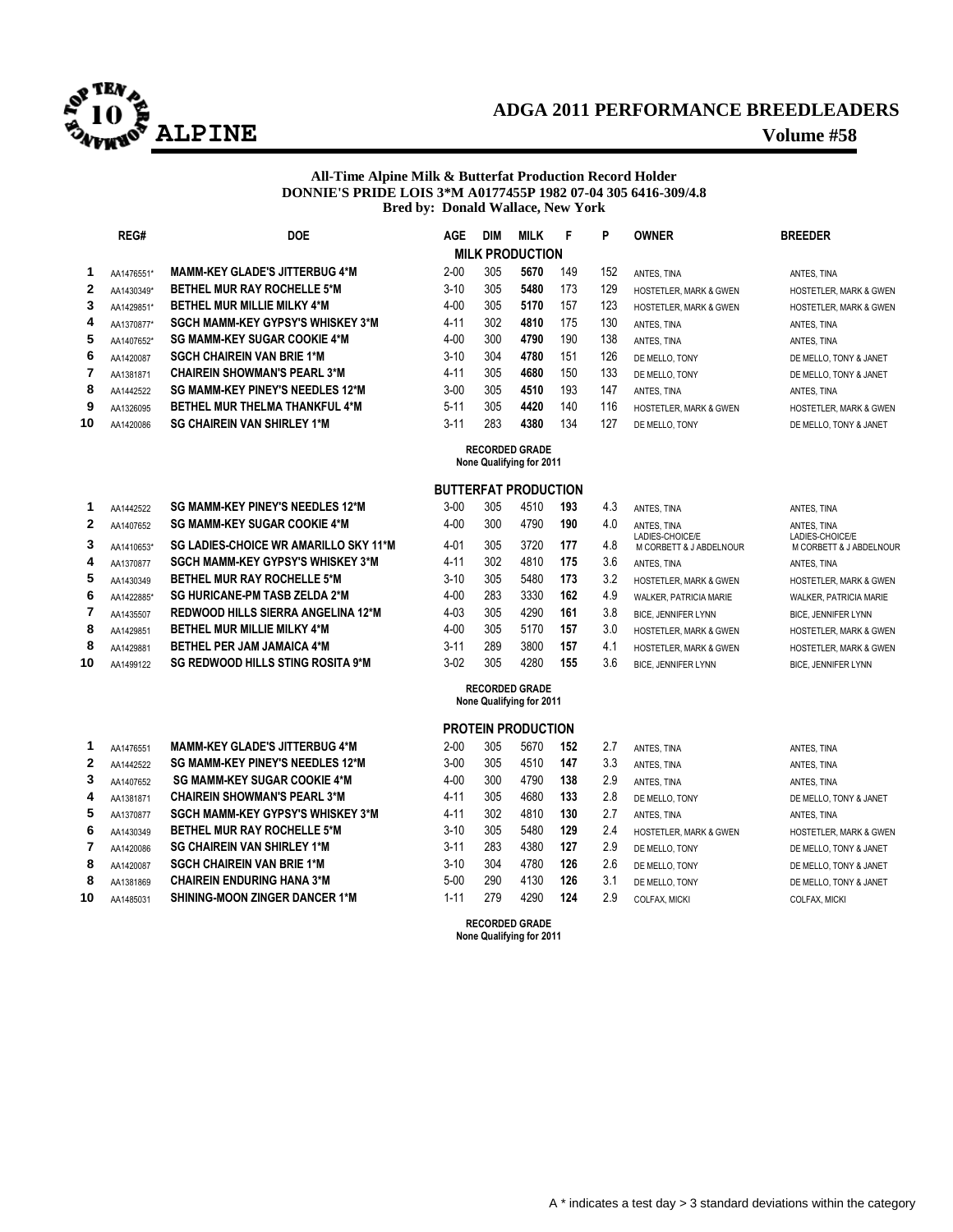

## **ADGA 2011 PERFORMANCE BREEDLEADERS LAMANCHA Volume #58**

#### **All-Time LaMancha Milk Production Record Holder TYLER MT. MAY'S PRISCILLA 2\*M AL0618876 1991 05-00 253 5400-178/3.3-194/3.6 Bred by: Carol Sue Burdette, West Virginia**

#### **All-Time LaMancha Butterfat Production Record Holder SGCH OAKS WHISPER TAFFETA 3\*M PL1287007 2007 3-11 292-4720-292/6.2-164/3.5 Bred by: Sara A Stewart, Missouri**

|                | REG#       | <b>DOE</b>                                     | <b>AGE</b> | <b>DIM</b> | <b>MILK</b>                 | F   | P   | <b>OWNER</b>            | <b>BREEDER</b>                 |
|----------------|------------|------------------------------------------------|------------|------------|-----------------------------|-----|-----|-------------------------|--------------------------------|
|                |            |                                                |            |            | <b>MILK PRODUCTION</b>      |     |     |                         |                                |
| 1              | PL1445571* | <b>KASTDEMUR'S PEPSI ONE 3*M</b>               | $3 - 00$   | 305        | 4140                        | 151 | 133 | CASTRO, ANDREW          | <b>KASTDEMUR'S DAIRY GOATS</b> |
| $\mathbf{2}$   | PL1403854  | SGCH LUCKY*STAR'S LOT XHIBIT 2*M               | $3 - 11$   | 287        | 4010                        | 137 | 119 | HOY, JUDITH & DONALD    | HOY, JUDITH & DONALD           |
| 3              | PL1460640  | <b>SGCH BLUE MOON RANCH NT YVANNA 4*M</b>      | $2 - 10$   | 305        | 3800                        | 127 | 116 | HITTNER, GLENN & SHARON | HITTNER, GLENN & SHARON        |
| 4              | PL1226245  | <b>SGCH FORREST-PRIDE PRY MONSTER MOBY 4*M</b> | $9 - 00$   | 300        | 3720                        | 150 | 109 | <b>FORREST, ANDREA</b>  | FORREST, ANDREA & LUCAS        |
| 5              | PL1482872  | <b>SG LUCKY*STAR'S LOT ZAOYANG 5*M</b>         | $1 - 10$   | 305        | 3650                        | 131 | 110 | MCCAMBRIDGE, DIANA      | HOY, JUDITH & DONALD           |
| 6              | PL1499591  | <b>MERCYFARMS JCL JACKIE 1*M</b>               | $3 - 00$   | 302        | 3560                        | 117 | 90  | FORREST, ANDREA         | WILSON, DAVID & JOANNE         |
| $\overline{7}$ | PL1430438  | <b>SG DEVONSHIRE MS SUN-KISSED 3*M</b>         | $3 - 09$   | 303        | 3550                        | 138 | 111 | WALKER, PATRICIA MARIE  | KENNELLEY, ELIZABETH D         |
| 8              | PL1400821  | <b>SGCH RAINTREE OL KRICKET 2*M</b>            | $4 - 01$   | 305        | 3520                        | 171 | 111 | MACKE, DEBRA L          | MACKE, DEBRA L                 |
| 9              | PL1469847  | SGCH RAINTREE OL CARAMEL SWIRL 3*M             | $1 - 11$   | 305        | 3490                        | 129 | 110 | MACKE, DEBRA L          | MACKE, DEBRA L                 |
| 9              | PL1456239  | <b>SG TIMBER*COVE SERRATED TINSEL 1*M</b>      | $2 - 10$   | 305        | 3490                        | 128 | 110 | SHULS, LINDA            | SHULS, LINDA                   |
|                |            |                                                |            |            | <b>RECORDED GRADE</b>       |     |     |                         |                                |
| 1              | GL1364341  | <b>SGCH HARMONY GOATS PEACHES N' CREAM 1*M</b> | $5 - 01$   | 304        | 2350                        | 102 | 91  | SHIRLEY, SILVIA         | SHIRLEY, SILVIA                |
|                |            |                                                |            |            | <b>BUTTERFAT PRODUCTION</b> |     |     |                         |                                |
| 1              | PL1387662* | <b>SG ADAMS-CREEK M'LADY GODIVA 2*M</b>        | $4 - 11$   | 305        | 2810                        | 194 | 6.9 | ANDERSON FAMILY, CR     | <b>BROWN, MYRA GRACE</b>       |
| $\overline{2}$ | PL1400821  | <b>SGCH RAINTREE OL KRICKET 2*M</b>            | $4 - 01$   | 305        | 3520                        | 171 | 4.9 | MACKE, DEBRA L          | MACKE, DEBRA L                 |
| 3              | AL1410578  | <b>SG HARMONY GOATS BROWN SUGAR 2*M</b>        | $4 - 00$   | 304        | 3470                        | 161 | 4.6 | SHIRLEY, SILVIA         | SHIRLEY, SILVIA                |
| 4              | PL1333880  | SGCH LUCKY*STAR'S LOT VIVIAN 4*M               | $5-10$     | 305        | 3480                        | 152 | 4.4 | HOY, JUDITH & DONALD    | HOY, JUDITH & DONALD           |
| 5              | PL1445571  | <b>KASTDEMUR'S PEPSI ONE 3*M</b>               | $3 - 00$   | 305        | 4140                        | 151 | 3.6 | CASTRO, ANDREW          | KASTDEMUR'S DAIRY GOATS        |
| 5              | PL1403852  | <b>SGCH LUCKY*STAR'S AV XIANG 4*M</b>          | $3 - 11$   | 305        | 3230                        | 151 | 4.7 | HOY, JUDITH & DONALD    | HOY, JUDITH & DONALD           |
| 7              | PL1226245  | SGCH FORREST-PRIDE PRY MONSTER MOBY 4*M        | $9 - 00$   | 300        | 3720                        | 150 | 4.0 | FORREST, ANDREA         | FORREST, ANDREA & LUCAS        |
| 8              | PL1321502  | <b>SGCH RAINTREE CALYPSO MACKENZIE 1*M</b>     | $6 - 02$   | 305        | 3350                        | 149 | 4.4 | MACKE, DEBRA L          | MACKE, DEBRA L                 |
| 9              | PL1481753  | <b>SG LUCKY*STAR'S RY ZARAY 4*M</b>            | $1 - 10$   | 305        | 3280                        | 139 | 4.2 | HOY, JUDITH & DONALD    | HOY, JUDITH & DONALD           |
| 10             | PL1430438  | <b>SG DEVONSHIRE MS SUN-KISSED 3*M</b>         | $3 - 09$   | 303        | 3550                        | 138 | 3.9 | WALKER, PATRICIA MARIE  | KENNELLEY, ELIZABETH D         |
|                |            |                                                |            |            | <b>RECORDED GRADE</b>       |     |     |                         |                                |
| 1              | GL1364341  | <b>SGCH HARMONY GOATS PEACHES N' CREAM 1*M</b> | $5 - 01$   | 304        | 2350                        | 102 | 4.3 | SHIRLEY, SILVIA         | SHIRLEY, SILVIA                |
|                |            |                                                |            |            | <b>PROTEIN PRODUCTION</b>   |     |     |                         |                                |
| 1              | PL1445571  | <b>KASTDEMUR'S PEPSI ONE 3*M</b>               | $3 - 00$   | 305        | 4140                        | 133 | 3.2 | CASTRO, ANDREW          | <b>KASTDEMUR'S DAIRY GOATS</b> |
| $\mathbf{2}$   | PL1403854  | SGCH LUCKY*STAR'S LOT XHIBIT 2*M               | $3 - 11$   | 287        | 4010                        | 119 | 3.0 | HOY, JUDITH & DONALD    | HOY, JUDITH & DONALD           |
| 3              | PL1460640  | <b>SGCH BLUE MOON RANCH NT YVANNA 4*M</b>      | $2 - 10$   | 305        | 3800                        | 116 | 3.1 | HITTNER, GLENN & SHARON | HITTNER, GLENN & SHARON        |
| 3              | PL1333880  | <b>SGCH LUCKY*STAR'S LOT VIVIAN 4*M</b>        | $5 - 10$   | 305        | 3480                        | 116 | 3.3 | HOY, JUDITH & DONALD    | HOY, JUDITH & DONALD           |
| 5              | AL1410578  | <b>SG HARMONY GOATS BROWN SUGAR 2*M</b>        | $4 - 00$   | 304        | 3470                        | 114 | 3.3 | SHIRLEY, SILVIA         | SHIRLEY, SILVIA                |
| 5              | PL1353242  | <b>SGCH HURICANE-PM SFCC S-BERRY TART 2*M</b>  | 5-11       | 305        | 3460                        | 114 | 3.3 | WALKER, PATRICIA MARIE  | WALKER, PATRICIA MARIE         |
| 7              | PL1430438  | <b>SG DEVONSHIRE MS SUN-KISSED 3*M</b>         | $3 - 09$   | 303        | 3550                        | 111 | 3.1 | WALKER, PATRICIA MARIE  | KENNELLEY, ELIZABETH D         |
| $\overline{7}$ | PL1400821  | <b>SGCH RAINTREE OL KRICKET 2*M</b>            | $4 - 01$   | 305        | 3520                        | 111 | 3.2 | MACKE, DEBRA L          | MACKE, DEBRA L                 |
| 7              | PL1403852  | <b>SGCH LUCKY*STAR'S AV XIANG 4*M</b>          | $3 - 11$   | 305        | 3230                        | 111 | 3.4 | HOY, JUDITH & DONALD    | HOY, JUDITH & DONALD           |
| 10             | PL1482872  | <b>SG LUCKY*STAR'S LOT ZAOYANG 5*M</b>         | $1 - 10$   | 305        | 3650                        | 110 | 3.0 | MCCAMBRIDGE, DIANA      | HOY, JUDITH & DONALD           |
| 10             | PL1469847  | <b>SGCH RAINTREE OL CARAMEL SWIRL 3*M</b>      | 1--11      | 305        | 3490                        | 110 | 3.2 | MACKE, DEBRA L          | MACKE, DEBRA L                 |
| 10             | PL1456239  | <b>SG TIMBER*COVE SERRATED TINSEL 1*M</b>      | $2 - 10$   | 305        | 3490                        | 110 | 3.2 | SHULS, LINDA            | SHULS, LINDA                   |
|                |            |                                                |            |            | <b>RECORDED GRADE</b>       |     |     |                         |                                |
| 1              | GL1364341  | <b>SGCH HARMONY GOATS PEACHES N' CREAM 1*M</b> | $5 - 01$   | 304        | 2350                        | 91  | 3.9 | SHIRLEY, SILVIA         | SHIRLEY, SILVIA                |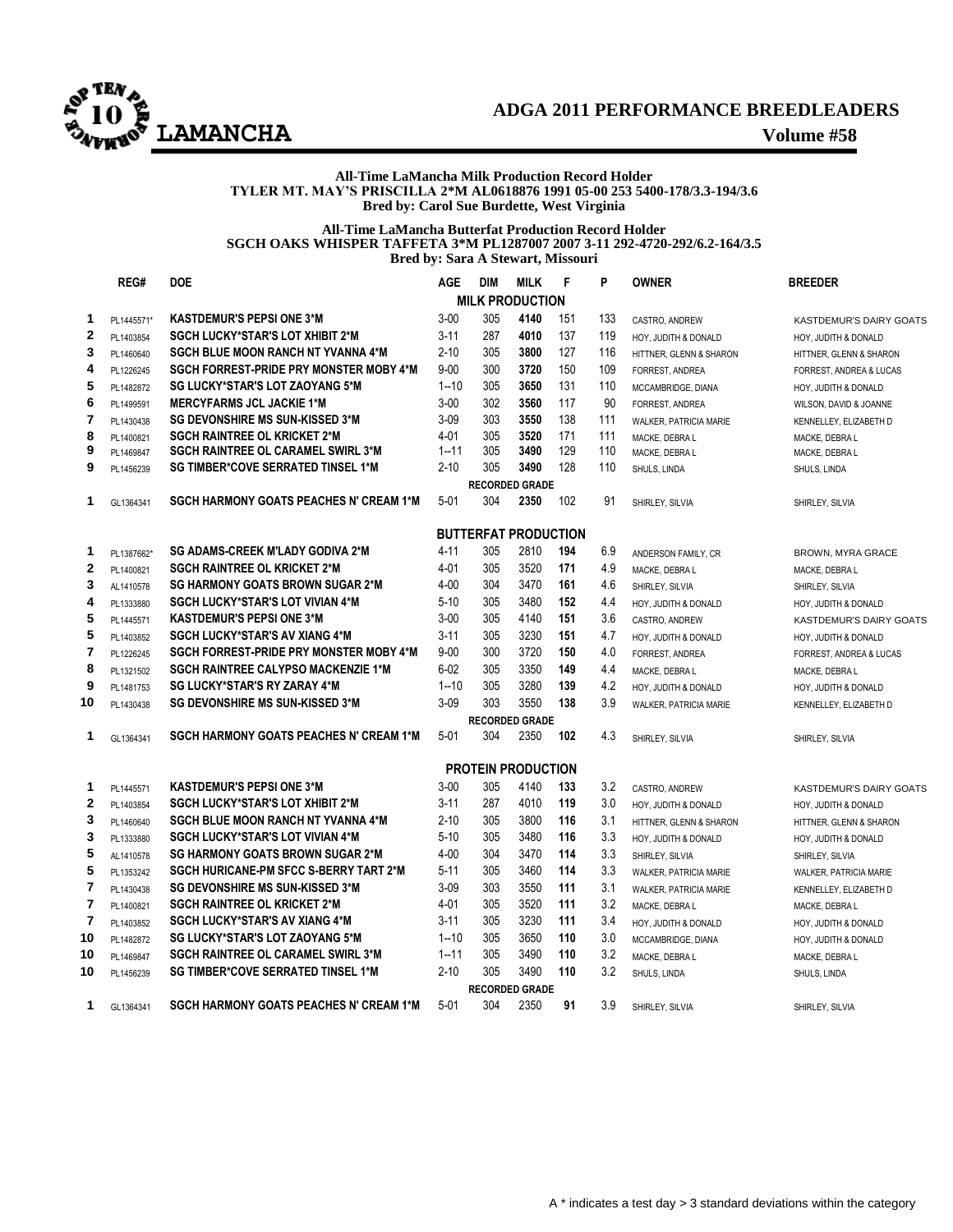

## **ADGA 2011 PERFORMANCE BREEDLEADERS**

## **All-Time NIGERIAN DWARF Milk Production Record Holder AGS JOBI FAWN 4\*M PD1360584 2006 03-10 305 1720-92/5.3-64/3.7 Bred by: Mrs. J B Jelke, Texas**

## **All-Time NIGERIAN DWARF Butterfat Production Record Holder AGS ROSASHARN'S UNI 2\*M PD1320275 2007 08-06 305 1490-112/7.5-56/3.8 Bred by: Anne Petersen, Massachusetts**

|                | REG#       | <b>DOE</b>                                     | <b>AGE</b>                  | <b>DIM</b> | <b>MILK</b>               | F   | P   | <b>OWNER</b>               | <b>BREEDER</b>             |
|----------------|------------|------------------------------------------------|-----------------------------|------------|---------------------------|-----|-----|----------------------------|----------------------------|
|                |            |                                                |                             |            | <b>MILK PRODUCTION</b>    |     |     |                            |                            |
| 1              | PD1408649* | <b>ROSASHARN P HAIKU 4*M</b>                   | $5-02$                      | 305        | 1540                      | 95  | 60  | PETERSEN, ANNE             | PETERSEN, ANNE             |
| $\mathbf{2}$   | PD1374274  | <b>GCH CHENANGO-HILLS I P GODDESS 2*M</b>      | $4 - 10$                    | 305        | 1460                      | 110 | 62  | FUNK, DAVID W              | FUNK, DAVID W              |
| 3              | PD1392106  | <b>JOBI FILENE 5*M</b>                         | $4 - 09$                    | 300        | 1320                      | 66  | 53  | JELKE, MRS J B             | JELKE, MRS J B             |
| 4              | PD1404383  | <b>GCH CHENANGO-HILLS BOUNCY TRIXIE 5*M</b>    | $3 - 11$                    | 291        | 1220                      | 60  | 54  | FUNK, DAVID W              | FUNK, DAVID W              |
| 5              | PD1400167  | <b>AGS ROSASHARN TL BEWITCHED 1*M</b>          | $6 - 00$                    | 305        | 1200                      | 70  | 55  | PETERSEN-ROCKNEY, MARGIANA | PETERSEN-ROCKNEY, MARGIANA |
| 6              | PD1400175  | <b>GCH ROSASHARN TL QUEEN BEE 5*M</b>          | $5 - 00$                    | 233        | 1180                      | 71  | 50  | PETERSEN, ANNE             | PETERSEN, ANNE             |
| 7              | PD1408124  | <b>SGCH AGS URBAN ACRES SD BLUE BONNET 2*M</b> | $4 - 09$                    | 283        | 1170                      | 76  | 47  | WILLIAMS, JENA             | WILLIAMS, JENA             |
| 8              | PD1403648  | <b>SGCH ALGEDI FARM H PURPLE RAIN 4*M</b>      | $3 - 11$                    | 305        | 1140                      | 71  | 47  | HAWKINS, SARAH             | ROUSSO, TAMARA             |
| 9              | PD1359571  | <b>SG NC PROMISEDLAND BEAU PUZZLE 2*M</b>      | $5 - 00$                    | 305        | 1130                      | 68  | 47  | PECK, SHARON A             | HARRELL, KEITH & MARIE     |
| 10             | PD1505746  | <b>SGCH AGS CRF CASTLE ROCK PENNY WISE 1*M</b> | $2 - 09$                    | 305        | 1100                      | 70  | 48  | HAWKINS, SARAH             | HAWKINS, SARAH             |
|                |            |                                                | <b>BUTTERFAT PRODUCTION</b> |            |                           |     |     |                            |                            |
| 1              | PD1374274  | <b>GCH CHENANGO-HILLS I P GODDESS 2*M</b>      | $4 - 10$                    | 305        | 1460                      | 110 | 7.5 | FUNK, DAVID W              | FUNK, DAVID W              |
| $\mathbf{2}$   | PD1408649  | <b>ROSASHARN P HAIKU 4*M</b>                   | $5-02$                      | 305        | 1540                      | 95  | 6.2 | PETERSEN, ANNE             | PETERSEN, ANNE             |
| 3              | PD1408124  | SGCH AGS URBAN ACRES SD BLUE BONNET 2*M        | $4 - 09$                    | 283        | 1170                      | 76  | 6.5 | WILLIAMS, JENA             | WILLIAMS, JENA             |
| 4              | PD1437338  | <b>SG NC PROMISEDLAND PALITA 3*M</b>           | $2 - 11$                    | 305        | 970                       | 75  | 7.7 | PECK, SHARON A             | HARRELL, KEITH & MARIE     |
| 5              | PD1400175  | <b>GCH ROSASHARN TL QUEEN BEE 5*M</b>          | $5-00$                      | 233        | 1180                      | 71  | 6.0 | PETERSEN, ANNE             | PETERSEN, ANNE             |
| 5              | PD1403648  | <b>SGCH ALGEDI FARM H PURPLE RAIN 4*M</b>      | $3 - 11$                    | 305        | 1140                      | 71  | 6.2 | HAWKINS, SARAH             | ROUSSO, TAMARA             |
| 7              | PD1400167  | <b>AGS ROSASHARN TL BEWITCHED 1*M</b>          | $6 - 00$                    | 305        | 1200                      | 70  | 5.8 | PETERSEN-ROCKNEY, MARGIANA | PETERSEN-ROCKNEY, MARGIANA |
| $\overline{7}$ | PD1505746  | <b>SGCH AGS CRF CASTLE ROCK PENNY WISE 1*M</b> | $2 - 09$                    | 305        | 1100                      | 70  | 6.4 | HAWKINS, SARAH             | HAWKINS, SARAH             |
| 9              | PD1359571  | <b>SG NC PROMISEDLAND BEAU PUZZLE 2*M</b>      | $5 - 00$                    | 305        | 1130                      | 68  | 6.0 | PECK, SHARON A             | HARRELL, KEITH & MARIE     |
| 10             | PD1392106  | <b>JOBI FILENE 5*M</b>                         | 4-09                        | 300        | 1320                      | 66  | 5.0 | JELKE, MRS J B             | JELKE, MRS J B             |
| 10             | PD1397620  | <b>SGCH NC PROMISEDLAND LEGACY SUNDAY 2*M</b>  | $4 - 04$                    | 305        | 1100                      | 66  | 6.0 | PECK, SHARON A             | HARRELL, KEITH & MARIE     |
|                |            |                                                |                             |            | <b>PROTEIN PRODUCTION</b> |     |     |                            |                            |
| 1              | PD1374274  | <b>GCH CHENANGO-HILLS I P GODDESS 2*M</b>      | $4 - 10$                    | 305        | 1460                      | 62  | 4.2 | FUNK, DAVID W              | FUNK, DAVID W              |
| $\mathbf{2}$   | PD1408649  | <b>ROSASHARN P HAIKU 4*M</b>                   | $5-02$                      | 305        | 1540                      | 60  | 3.9 | PETERSEN, ANNE             | PETERSEN, ANNE             |
| 3              | PD1400167  | <b>AGS ROSASHARN TL BEWITCHED 1*M</b>          | $6 - 00$                    | 305        | 1200                      | 55  | 4.6 | PETERSEN-ROCKNEY, MARGIANA | PETERSEN-ROCKNEY, MARGIANA |
| 4              | PD1404383  | <b>GCH CHENANGO-HILLS BOUNCY TRIXIE 5*M</b>    | $3 - 11$                    | 291        | 1220                      | 54  | 4.4 | FUNK, DAVID W              | FUNK, DAVID W              |
| 5              | PD1392106  | <b>JOBI FILENE 5*M</b>                         | 4-09                        | 300        | 1320                      | 53  | 4.0 | JELKE, MRS J B             | JELKE, MRS J B             |
| 6              | PD1400175  | <b>GCH ROSASHARN TL QUEEN BEE 5*M</b>          | $5-00$                      | 233        | 1180                      | 50  | 4.2 | PETERSEN, ANNE             | PETERSEN, ANNE             |
| 7              | PD1505746  | <b>SGCH AGS CRF CASTLE ROCK PENNY WISE 1*M</b> | $2 - 09$                    | 305        | 1100                      | 48  | 4.4 | HAWKINS, SARAH             | HAWKINS, SARAH             |
| 8              | PD1408124  | <b>SGCH AGS URBAN ACRES SD BLUE BONNET 2*M</b> | $4 - 09$                    | 283        | 1170                      | 47  | 4.0 | WILLIAMS, JENA             | WILLIAMS, JENA             |
| 8              | PD1403648  | <b>SGCH ALGEDI FARM H PURPLE RAIN 4*M</b>      | $3 - 11$                    | 305        | 1140                      | 47  | 4.1 | HAWKINS, SARAH             | ROUSSO, TAMARA             |
| 8              | PD1503903  | <b>ROSASHARN GX SHIRAZ 5*M</b>                 | $1 - 07$                    | 305        | 1020                      | 47  | 4.6 | PETERSEN-ROCKNEY, LINDEN   | PETERSEN, ANNE             |
| 8              | PD1359571  | <b>SG NC PROMISEDLAND BEAU PUZZLE 2*M</b>      | $5 - 00$                    | 305        | 1130                      | 47  | 4.2 | PECK, SHARON A             | HARRELL, KEITH & MARIE     |
|                |            |                                                |                             |            |                           |     |     |                            |                            |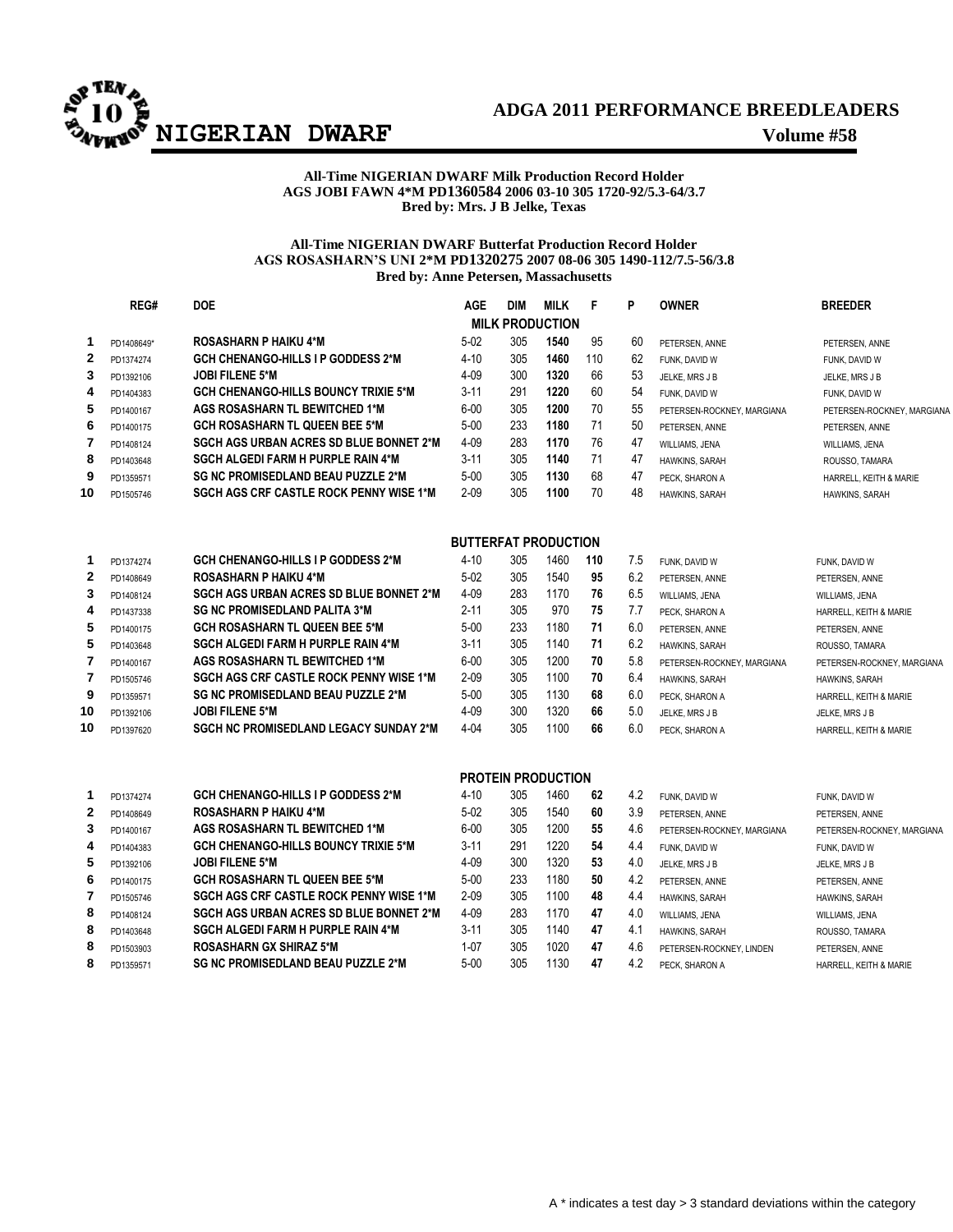

## **ADGA 2011 PERFORMANCE BREEDLEADERS NUBIAN Volume #58**

#### **All-Time NUBIAN Milk Production Record Holder SG SKYHILL'S ELISHA 7\*M PN0904515 1996 02-09 302 5940-303/5.1-216/3.6 Bred by: Skyhill Farms, California**

### **All-Time Nubian Butterfat Production Record Holder & All-Time Breed Butterfat Production Record Holder PACEM FAUN'S FOLLY 2\*M PN0324844 1984 4-02 304-5160-384/7.4 Bred by: Mr. & Mrs. Max C. Prinsen, Washington**

|                | REG#                  | <b>DOE</b>                                    | <b>AGE</b> | <b>DIM</b>             | <b>MILK</b>           | F   | P   | <b>OWNER</b>                                           | <b>BREEDER</b>                    |  |  |  |
|----------------|-----------------------|-----------------------------------------------|------------|------------------------|-----------------------|-----|-----|--------------------------------------------------------|-----------------------------------|--|--|--|
|                |                       |                                               |            | <b>MILK PRODUCTION</b> |                       |     |     |                                                        |                                   |  |  |  |
| 1              | PN1411160             | <b>GCH BLISSBERRY J ALIBI 4*M</b>             | $4 - 00$   | 305                    | 3920                  | 178 | 152 | KOEHN-WALBERG, SARA                                    | KOEHN-WALBERG, SARA               |  |  |  |
| $\mathbf{2}$   | PN1446688             | <b>SGCH BLISSBERRY F ALOHA 4*M</b>            | $3 - 00$   | 305                    | 3790                  | 199 | 152 | KOEHN-WALBERG, SARA                                    | KOEHN-WALBERG, SARA               |  |  |  |
| 3              | PN1481379             | <b>SGCH BLISSBERRY MW VALENTINA 6*M</b>       | $2 - 00$   | 305                    | 3660                  | 177 | 141 | KOEHN-WALBERG, SARA                                    | KOEHN-WALBERG, SARA               |  |  |  |
| 4              | PN1507970             | THE DL CUP CAKE 1*M                           | 10-09      | 305                    | 3580                  | 127 | 107 | <b>DIALIN DESIGN</b>                                   | <b>DIALIN DESIGN</b>              |  |  |  |
| 5              | PN1446827             | <b>GCH BLISSBERRY CATCH ME IF YOU CAN 5*M</b> | $2 - 11$   | 305                    | 3500                  | 156 | 129 | KOEHN-WALBERG, SARA                                    | KOEHN-WALBERG, SARA               |  |  |  |
| 5              | PN1495610             | <b>SG BLISSBERRY MW RUBY TUESDAY 4*M</b>      | $1 - 11$   | 294                    | 3500                  | 152 | 133 | KOEHN-WALBERG, SARA                                    | KOEHN-WALBERG, SARA               |  |  |  |
| $\overline{7}$ | PN1488735             | <b>SGCH BLISSBERRY ROCK MY WORLD 3*M</b>      | $2 - 00$   | 287                    | 3400                  | 157 | 130 | KOEHN-WALBERG, SARA                                    | KOEHN-WALBERG, SARA               |  |  |  |
| 8              | PN1463732             | <b>GODDARD FARM BLUSHING PENNY 3*M</b>        | $3-00$     | 305                    | 3380                  | 135 | 123 | GODDARD, NOAH L & SUE A                                | GODDARD, NOAH L & SUE A           |  |  |  |
| 9              | PN1477595             | <b>BLISSBERRY AIN'T SHE SWEET 5*M</b>         | $2 - 00$   | 293                    | 3290                  | 147 | 118 | KOEHN-WALBERG, SARA                                    | KOEHN-WALBERG, SARA               |  |  |  |
| 10             | PN1437214             | <b>SG 2-G FARM BILOXI RIVER ISABELLE 4*M</b>  | $3 - 00$   | 265                    | 3270                  | 138 | 127 | COOPER, JANET L                                        | COOPER, JANET L                   |  |  |  |
|                | <b>RECORDED GRADE</b> |                                               |            |                        |                       |     |     |                                                        |                                   |  |  |  |
| 1              | GN1416005             | <b>SG LAND OF HAVILAH SONADOR 1*M</b>         | $3 - 11$   | 305                    | 2720                  | 96  | 91  | <b>MILLER, KRISTIE</b>                                 | MILLER. KRISTIE                   |  |  |  |
| $\mathbf{2}$   | GN1491108             | <b>MERRILLS-PATCH BLACK VELVET 1*M</b>        | $1 - 11$   | 299                    | 1720                  | 92  | 59  | MERRILL, KERRI, MACKENZIE &<br><b>REESE</b>            | MERRILL, KERRI, MACKENZIE & REESE |  |  |  |
|                |                       |                                               |            | <b>BUTTERFAT</b>       | <b>PRODUCTION</b>     |     |     |                                                        |                                   |  |  |  |
| 1              | PN1446688             | <b>SGCH BLISSBERRY F ALOHA 4*M</b>            | $3 - 00$   | 305                    | 3790                  | 199 | 5.3 | KOEHN-WALBERG, SARA                                    | KOEHN-WALBERG, SARA               |  |  |  |
| $\overline{2}$ | PN1411160             | <b>GCH BLISSBERRY J ALIBI 4*M</b>             | $4 - 00$   | 305                    | 3920                  | 178 | 4.5 | KOEHN-WALBERG, SARA                                    | KOEHN-WALBERG, SARA               |  |  |  |
| 3              | PN1481379             | <b>SGCH BLISSBERRY MW VALENTINA 6*M</b>       | $2 - 00$   | 305                    | 3660                  | 177 | 4.8 | KOEHN-WALBERG, SARA                                    | KOEHN-WALBERG, SARA               |  |  |  |
| 4              | PN1488735             | <b>SGCH BLISSBERRY ROCK MY WORLD 3*M</b>      | $2 - 00$   | 287                    | 3400                  | 157 | 4.6 | KOEHN-WALBERG, SARA                                    | KOEHN-WALBERG, SARA               |  |  |  |
| 5              | PN1446827             | <b>GCH BLISSBERRY CATCH ME IF YOU CAN 5*M</b> | $2 - 11$   | 305                    | 3500                  | 156 | 4.5 | KOEHN-WALBERG, SARA                                    | KOEHN-WALBERG, SARA               |  |  |  |
| 6              | PN1499124             | <b>SG REDWOOD HILLS REAL MELODY 5*M</b>       | $3 - 01$   | 305                    | 2960                  | 155 | 5.2 | <b>BICE, JENNIFER LYNN</b>                             | <b>BICE, JENNIFER LYNN</b>        |  |  |  |
| $\overline{7}$ | PN1495610             | <b>SG BLISSBERRY MW RUBY TUESDAY 4*M</b>      | $1 - 11$   | 294                    | 3500                  | 152 | 4.3 | KOEHN-WALBERG, SARA                                    | KOEHN-WALBERG, SARA               |  |  |  |
| 8              | PN1361043             | SG AJA-SAMMATI JB GRAND SOPHY 3*M             | $5 - 00$   | 235                    | 3140                  | 150 | 4.8 | COOPER, JANET L                                        | HEINO, MICHELLE ELAINE            |  |  |  |
| 9              | PN1477595             | <b>BLISSBERRY AIN'T SHE SWEET 5*M</b>         | $2 - 00$   | 293                    | 3290                  | 147 | 4.5 | KOEHN-WALBERG, SARA                                    | KOEHN-WALBERG, SARA               |  |  |  |
| 10             | PN1511128             | <b>BLISSBERRY MW RUBY SOHO 4*M</b>            | $2 - 00$   | 273                    | 3090                  | 143 | 4.6 | KOEHN-WALBERG, SARA                                    | KOEHN-WALBERG, SARA               |  |  |  |
|                |                       |                                               |            |                        | <b>RECORDED GRADE</b> |     |     |                                                        |                                   |  |  |  |
| 1              | GN1416005             | <b>SG LAND OF HAVILAH SONADOR 1*M</b>         | $3 - 11$   | 305                    | 2720                  | 96  | 3.5 | MILLER, KRISTIE<br>MERRILL, KERRI, MACKENZIE &         | MILLER. KRISTIE                   |  |  |  |
| $\mathbf{2}$   | GN1491108             | <b>MERRILLS-PATCH BLACK VELVET 1*M</b>        | $1 - 11$   | 299                    | 1720                  | 92  | 5.3 | <b>REESE</b>                                           | MERRILL, KERRI, MACKENZIE & REESE |  |  |  |
| 3              | GN1532074             | <b>SG LAND OF HAVILAH DREAMOFLIBERTY 2*M</b>  | $1 - 00$   | 261                    | 1410                  | 56  | 4.0 | MILLER, KRISTIE                                        | MILLER, KRISTIE                   |  |  |  |
|                |                       |                                               |            | PROTEIN PRODUCTION     |                       |     |     |                                                        |                                   |  |  |  |
| 1              | PN1446688             | <b>SGCH BLISSBERRY F ALOHA 4*M</b>            | $3 - 00$   | 305                    | 3790                  | 152 | 4.0 | KOEHN-WALBERG, SARA                                    | KOEHN-WALBERG, SARA               |  |  |  |
| 1              | PN1411160             | <b>GCH BLISSBERRY J ALIBI 4*M</b>             | $4 - 00$   | 305                    | 3920                  | 152 | 3.9 | KOEHN-WALBERG, SARA                                    | KOEHN-WALBERG, SARA               |  |  |  |
| 3              | PN1481379             | <b>SGCH BLISSBERRY MW VALENTINA 6*M</b>       | $2 - 00$   | 305                    | 3660                  | 141 | 3.9 | KOEHN-WALBERG, SARA                                    | KOEHN-WALBERG, SARA               |  |  |  |
| 4              | PN1495610             | <b>SG BLISSBERRY MW RUBY TUESDAY 4*M</b>      | $1 - 11$   | 294                    | 3500                  | 133 | 3.8 | KOEHN-WALBERG, SARA                                    | KOEHN-WALBERG, SARA               |  |  |  |
| 5              | PN1488735             | <b>SGCH BLISSBERRY ROCK MY WORLD 3*M</b>      | $2 - 00$   | 287                    | 3400                  | 130 | 3.8 | KOEHN-WALBERG, SARA                                    | KOEHN-WALBERG, SARA               |  |  |  |
| 6              | PN1446827             | <b>GCH BLISSBERRY CATCH ME IF YOU CAN 5*M</b> | $2 - 11$   | 305                    | 3500                  | 129 | 3.7 | KOEHN-WALBERG, SARA                                    | KOEHN-WALBERG, SARA               |  |  |  |
| 7              | PN1437214             | SG 2-G FARM BILOXI RIVER ISABELLE 4*M         | $3-00$     | 265                    | 3270                  | 127 | 3.9 | COOPER, JANET L                                        | COOPER, JANET L                   |  |  |  |
| 8              | PN1499124             | <b>SG REDWOOD HILLS REAL MELODY 5*M</b>       | $3 - 01$   | 305                    | 2960                  | 126 | 4.3 | <b>BICE, JENNIFER LYNN</b>                             | <b>BICE, JENNIFER LYNN</b>        |  |  |  |
| 9              | PN1463732             | <b>GODDARD FARM BLUSHING PENNY 3*M</b>        | $3 - 00$   | 305                    | 3380                  | 123 | 3.6 | GODDARD, NOAH L & SUE A                                | GODDARD, NOAH L & SUE A           |  |  |  |
| 10             | PN1511128             | <b>BLISSBERRY MW RUBY SOHO 4*M</b>            | $2 - 00$   | 273                    | 3090                  | 120 | 3.9 | KOEHN-WALBERG, SARA                                    | KOEHN-WALBERG, SARA               |  |  |  |
|                | <b>RECORDED GRADE</b> |                                               |            |                        |                       |     |     |                                                        |                                   |  |  |  |
| 1              | GN1416005             | <b>SG LAND OF HAVILAH SONADOR 1*M</b>         | $3 - 11$   | 305                    | 2720                  | 91  | 3.3 | <b>MILLER, KRISTIE</b>                                 | <b>MILLER, KRISTIE</b>            |  |  |  |
| $\mathbf{2}$   | GN1491108             | <b>MERRILLS-PATCH BLACK VELVET 1*M</b>        | $1 - 11$   | 299                    | 1720                  | 59  | 3.4 | <b>MERRILL, KERRI, MACKENZIE &amp;</b><br><b>REESE</b> | MERRILL, KERRI, MACKENZIE & REESE |  |  |  |
|                |                       |                                               |            |                        |                       |     |     |                                                        |                                   |  |  |  |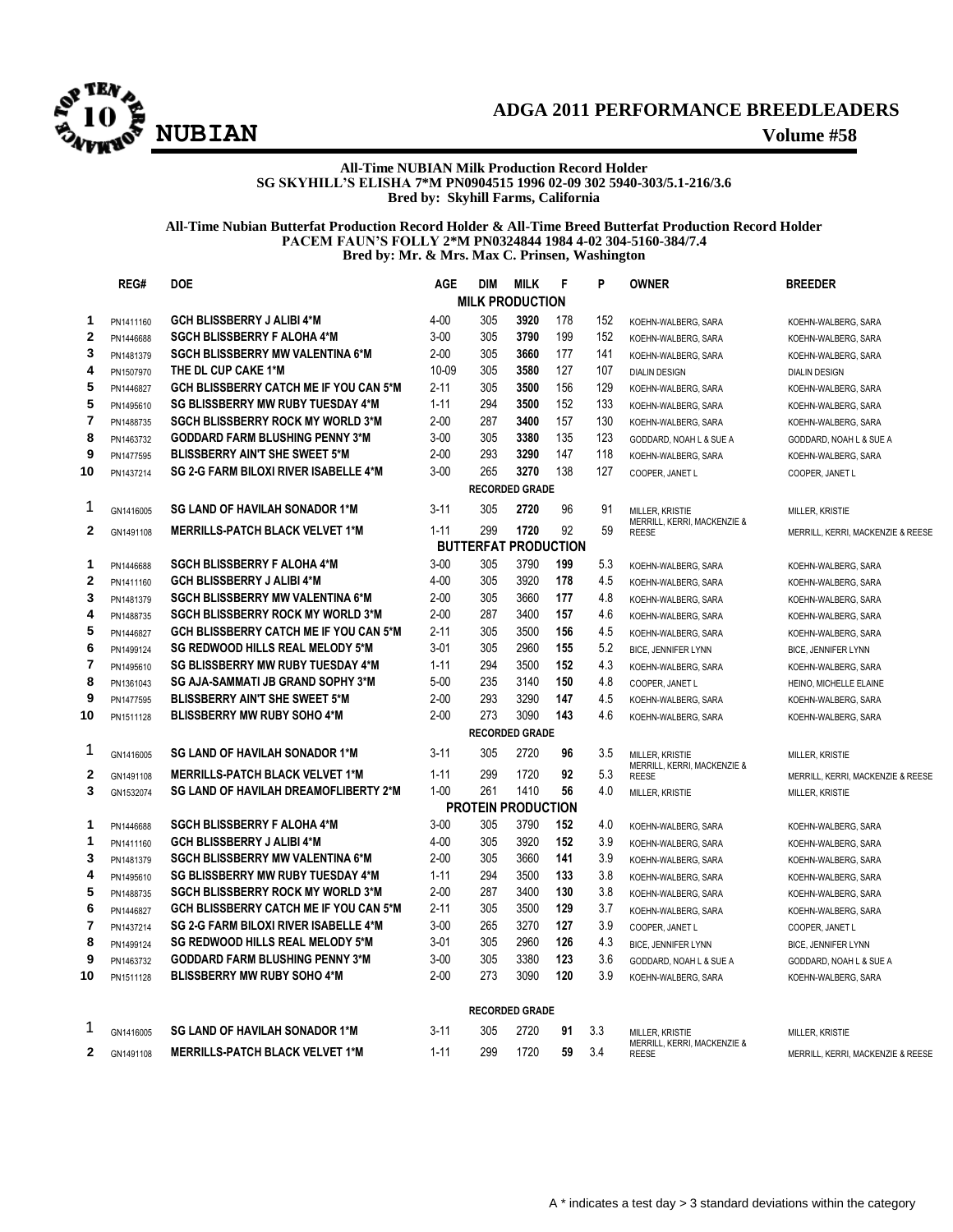

## **ADGA 2011 PERFORMANCE BREEDLEADERS OBERHASLI Volume #58**

#### **All-Time OBERHASLI Milk & Butterfat Production Record Holder SGCH CATOICO SUMMER STORN 4\*M PB0935588 1997 03-00 304 4665-234/5.0-135/2.9 Bred by: Sam Midkiff, Texas**

|    | REG#                                              | <b>DOE</b>                                  | <b>AGE</b> | DIM | <b>MILK</b>                 | F   | P   | <b>OWNER</b>           | <b>BREEDER</b>         |  |  |
|----|---------------------------------------------------|---------------------------------------------|------------|-----|-----------------------------|-----|-----|------------------------|------------------------|--|--|
|    |                                                   |                                             |            |     | <b>MILK PRODUCTION</b>      |     |     |                        |                        |  |  |
| 1  | AB1479175                                         | SG CREAM-OF-KANSAS' SB CHICA 1*M            | $3 - 11$   | 305 | 3430                        | 85  | 83  | FORREST. ANDREA        | SEIBERT, TECOA LYNN    |  |  |
| 2  | AB1435432                                         | <b>SGCH VANJUST TTRW YVONNE 2*M</b>         | $2 - 11$   | 305 | 3340                        | 136 | 97  | GIACHINO, BRANDI C     | GIACHINO, BRANDI C     |  |  |
| 3  | AB1445834                                         | <b>SG DEVONSHIRE HR HIGH-JINKS 9*M</b>      | $3-02$     | 305 | 3270                        | 117 | 90  | KENNELLEY, ELIZABETH D | KENNELLEY, ELIZABETH D |  |  |
| 4  | AB1445689                                         | <b>VASSAJARA'S YITTA 4*M</b>                | $2 - 11$   | 295 | 3140                        | 124 | 87  | MOORE, DAVID           | MOORE, DAVID           |  |  |
| 5  | AB1389763                                         | <b>GCH DEVONSHIRE HJ HESPERA 8*M</b>        | $4 - 09$   | 305 | 3100                        | 91  | 87  | KENNELLEY, ELIZABETH D | KENNELLEY, ELIZABETH D |  |  |
| 6  | AB1471414                                         | <b>SG SIR ECHO ZEEZU 5*M</b>                | $1 - 11$   | 292 | 3030                        | 87  | 76  | VAN ECHO, CASSIDI      | VAN ECHO, CASSIDI      |  |  |
| 7  | AB1441191                                         | RACHELSIE H.M.S. SUPRISE 2*M                | $2 - 11$   | 305 | 2900                        | 131 | 94  | ANDERSON, ELSIE SHOPE  | ANDERSON, ELSIE SHOPE  |  |  |
| 8  | AB1403434                                         | <b>SG RACHELSIE ADRIANNA 2*M</b>            | $3 - 11$   | 305 | 2860                        | 124 | 98  | ANDERSON, ELSIE SHOPE  | ANDERSON, ELSIE SHOPE  |  |  |
| 9  | AB1323364                                         | <b>SG EDEN-HILL STAC TAYBERRY 7*M</b>       | $6 - 09$   | 304 | 2730                        | 113 | 81  | STEIN. NETTIE & TERRY  | STEIN, NETTIE & TERRY  |  |  |
| 10 | AB1389762                                         | <b>GCH DEVONSHIRE HEART OF THE RIOT 9*M</b> | $4 - 11$   | 294 | 2480                        | 89  | 67  | KENNELLEY, ELIZABETH D | KENNELLEY, ELIZABETH D |  |  |
|    | <b>RECORDED GRADE</b><br>None Qualifying for 2011 |                                             |            |     |                             |     |     |                        |                        |  |  |
|    |                                                   |                                             |            |     | <b>BUTTERFAT PRODUCTION</b> |     |     |                        |                        |  |  |
|    | AB1435432                                         | <b>SGCH VANJUST TTRW YVONNE 2*M</b>         | $2 - 11$   | 305 | 3340                        | 136 | 4.1 | GIACHINO, BRANDI C     | GIACHINO, BRANDI C     |  |  |

|              | AB1435432  | <b>OULD VANJUOI IIKW IVUNNEZ M</b>     | Z-11     | งบว | <b>JJ4U</b> | 190 | 4.1 | GIACHINO. BRANDI C     | GIACHINO, BRA       |
|--------------|------------|----------------------------------------|----------|-----|-------------|-----|-----|------------------------|---------------------|
| $\mathbf{2}$ | AB1441191* | RACHELSIE H.M.S. SUPRISE 2*M           | $2 - 11$ | 305 | 2900        | 131 | 4.5 | ANDERSON. ELSIE SHOPE  | ANDERSON, EL        |
| 3            | AB1445689  | <b>VASSAJARA'S YITTA 4*M</b>           | $2 - 11$ | 295 | 3140        | 124 | 3.9 | MOORE, DAVID           | MOORE, DAVID        |
| 3            | AB1403434  | <b>SG RACHELSIE ADRIANNA 2*M</b>       | $3 - 11$ | 305 | 2860        | 124 | 4.3 | ANDERSON, ELSIE SHOPE  | ANDERSON, EL        |
| 5.           | AB1445834  | <b>SG DEVONSHIRE HR HIGH-JINKS 9*M</b> | $3-02$   | 305 | 3270        | 117 | 3.6 | KENNELLEY, ELIZABETH D | <b>KENNELLEY, E</b> |
| 6            | AB1323364  | <b>SG EDEN-HILL STAC TAYBERRY 7*M</b>  | $6 - 09$ | 304 | 2730        | 113 | 4.1 | STEIN. NETTIE & TERRY  | STEIN, NETTIE       |
|              | AB1439865  | DEVONSHIRE RH REMOTE STARDUST 3*M      | $3 - 01$ | 305 | 2360        | 110 | 4.7 | KENNELLEY, ELIZABETH D | KENNELLEY, E        |
| 8            | AB1389763  | <b>GCH DEVONSHIRE HJ HESPERA 8*M</b>   | $4 - 09$ | 305 | 3100        | 91  | 3.5 | KENNELLEY, ELIZABETH D | KENNELLEY, EI       |
| 8            | AB1422793  | <b>GCH DEVONSHIRE JC J'LISSA 3*M</b>   | $3 - 10$ | 294 | 2430        | 91  | 3.7 | KENNELLEY, ELIZABETH D | <b>KENNELLEY, E</b> |

AB1389762 **GCH DEVONSHIRE HEART OF THE RIOT 9\*M** 4-11 294 2480 **89** 3.6 KENNELLEY, ELIZABETH D KENNELLEY, ELIZABETH D

|    | AB1403434 | <b>3U RAUNELOIE AURIANNA Z M</b>              | - 11     | ასე | zoou | ง๐ | -0.4 | ANDERSON. ELSIE SHOPE  | ANDERSON, EL  |
|----|-----------|-----------------------------------------------|----------|-----|------|----|------|------------------------|---------------|
|    | AB1435432 | <b>SGCH VANJUST TTRW YVONNE 2*M</b>           | $2 - 11$ | 305 | 3340 | 97 | 2.9  | GIACHINO, BRANDI C     | GIACHINO, BRA |
| 3  | AB1441191 | RACHELSIE H.M.S. SUPRISE 2*M                  | $2 - 11$ | 305 | 2900 | 94 | 3.2  | ANDERSON. ELSIE SHOPE  | ANDERSON, EL  |
| 4  | AB1445834 | <b>SG DEVONSHIRE HR HIGH-JINKS 9*M</b>        | $3-02$   | 305 | 3270 | 90 | 2.8  | KENNELLEY. ELIZABETH D | KENNELLEY, E  |
| 5  | AB1445689 | <b>VASSAJARA'S YITTA 4*M</b>                  | $2 - 11$ | 295 | 3140 | 87 | 2.8  | MOORE, DAVID           | MOORE, DAVID  |
| 5  | AB1389763 | <b>GCH DEVONSHIRE HJ HESPERA 8*M</b>          | $4 - 09$ | 305 | 3100 | 87 | 2.8  | KENNELLEY. ELIZABETH D | KENNELLEY, E  |
|    | AB1479175 | SG CREAM-OF-KANSAS' SB CHICA 1*M              | $3 - 11$ | 305 | 3430 | 83 | 2.4  | FORREST, ANDREA        | SEIBERT, TECO |
| 8  | AB1323364 | <b>SG EDEN-HILL STAC TAYBERRY 7*M</b>         | $6 - 09$ | 304 | 2730 | 81 | 3.0  | STEIN. NETTIE & TERRY  | STEIN, NETTIE |
| 9  | AB1471414 | <b>SG SIR ECHO ZEEZU 5*M</b>                  | 1--11    | 292 | 3030 | 76 | 2.5  | VAN ECHO, CASSIDI      | VAN ECHO, CA  |
| 10 | AB1483313 | <b>GCH NEW DREAMS JR HEYTHERE DELILAH 1*M</b> | 1--10    | 305 | 2280 | 71 | 3.1  | OKESON. MEGAN J        | OKESON, MEG.  |

|     |          |     |      |     |     | .                      | .                      |
|-----|----------|-----|------|-----|-----|------------------------|------------------------|
|     | $2 - 11$ | 305 | 2900 | 131 | 4.5 | ANDERSON. ELSIE SHOPE  | ANDERSON, ELSIE SHOPE  |
|     | $2 - 11$ | 295 | 3140 | 124 | 3.9 | MOORE, DAVID           | MOORE, DAVID           |
|     | $3 - 11$ | 305 | 2860 | 124 | 4.3 | ANDERSON. ELSIE SHOPE  | ANDERSON, ELSIE SHOPE  |
|     | $3-02$   | 305 | 3270 | 117 | 3.6 | KENNELLEY. ELIZABETH D | KENNELLEY, ELIZABETH D |
|     | $6-09$   | 304 | 2730 | 113 | 4.1 | STEIN. NETTIE & TERRY  | STEIN, NETTIE & TERRY  |
| M   | $3 - 01$ | 305 | 2360 | 110 | 4.7 | KENNELLEY. ELIZABETH D | KENNELLEY, ELIZABETH D |
|     | $4 - 09$ | 305 | 3100 | 91  | 3.5 | KENNELLEY, ELIZABETH D | KENNELLEY, ELIZABETH D |
|     | $3-10$   | 294 | 2430 | 91  | 3.7 | KENNELLEY, ELIZABETH D | KENNELLEY, ELIZABETH D |
| 9*M | $4 - 11$ | 294 | 2480 | 89  | 3.6 | KENNELLEY, ELIZABETH D | KENNELLEY, ELIZABETH D |
|     |          |     |      |     |     |                        |                        |

**RECORDED GRADE None Qualifying for 2011**

## **PROTEIN PRODUCTION**

| 1            | AB1403434 | <b>SG RACHELSIE ADRIANNA 2*M</b>         | $3 - 11$ | 305 | 2860 | 98 | 3.4 | ANDERSON. ELSIE SHOPE  |
|--------------|-----------|------------------------------------------|----------|-----|------|----|-----|------------------------|
| $\mathbf{2}$ | AB1435432 | <b>SGCH VANJUST TTRW YVONNE 2*M</b>      | $2 - 11$ | 305 | 3340 | 97 | 2.9 | GIACHINO, BRANDI C     |
| 3            | AB1441191 | RACHELSIE H.M.S. SUPRISE 2*M             | $2 - 11$ | 305 | 2900 | 94 | 3.2 | ANDERSON. ELSIE SHOPE  |
| 4            | AB1445834 | <b>SG DEVONSHIRE HR HIGH-JINKS 9*M</b>   | $3-02$   | 305 | 3270 | 90 | 2.8 | KENNELLEY, ELIZABETH D |
| 5            | AB1445689 | <b>VASSAJARA'S YITTA 4*M</b>             | $2 - 11$ | 295 | 3140 | 87 | 2.8 | MOORE, DAVID           |
| 5            | AB1389763 | <b>GCH DEVONSHIRE HJ HESPERA 8*M</b>     | $4 - 09$ | 305 | 3100 | 87 | 2.8 | KENNELLEY, ELIZABETH D |
| 7            | AB1479175 | <b>SG CREAM-OF-KANSAS' SB CHICA 1*M</b>  | $3 - 11$ | 305 | 3430 | 83 | 2.4 | FORREST. ANDREA        |
| 8            | AB1323364 | <b>SG EDEN-HILL STAC TAYBERRY 7*M</b>    | $6 - 09$ | 304 | 2730 | 81 | 3.0 | STEIN. NETTIE & TERRY  |
| 9            | AB1471414 | <b>SG SIR ECHO ZEEZU 5*M</b>             | $1 - 11$ | 292 | 3030 | 76 | 2.5 | VAN ECHO, CASSIDI      |
| Û            |           | CCU NEW DREAMS ID LEVTLEDE DELIL ALL 4*M | 1.10     | つのに | າາວດ | 74 | 24  |                        |

## GIACHINO, BRANDI C ANDERSON, ELSIE SHOPE KENNELLEY, ELIZABETH D KENNELLEY, ELIZABETH D AB1479175 **SG CREAM-OF-KANSAS' SB CHICA 1\*M** 3-11 305 3430 **83** 2.4 FORREST, ANDREA SEIBERT, TECOA LYNN AB1323364 **SG EDEN-HILL STAC TAYBERRY 7\*M** 6-09 304 2730 **81** 3.0 STEIN, NETTIE & TERRY STEIN, NETTIE & TERRY  $9-5$  VAN ECHO, CASSIDI

| ANDERSON, ELSIE SHOPE  |
|------------------------|
| GIACHINO, BRANDI C     |
| ANDERSON, ELSIE SHOPE  |
| KENNELLEY, ELIZABETH D |
| MOORE, DAVID           |
| KENNELLEY. ELIZABETH D |
| SEIBERT. TECOA LYNN    |
| STEIN. NETTIE & TERRY  |
| VAN ECHO, CASSIDI      |
| OKESON. MEGAN J        |
|                        |

**RECORDED GRADE None Qualifying for 2011**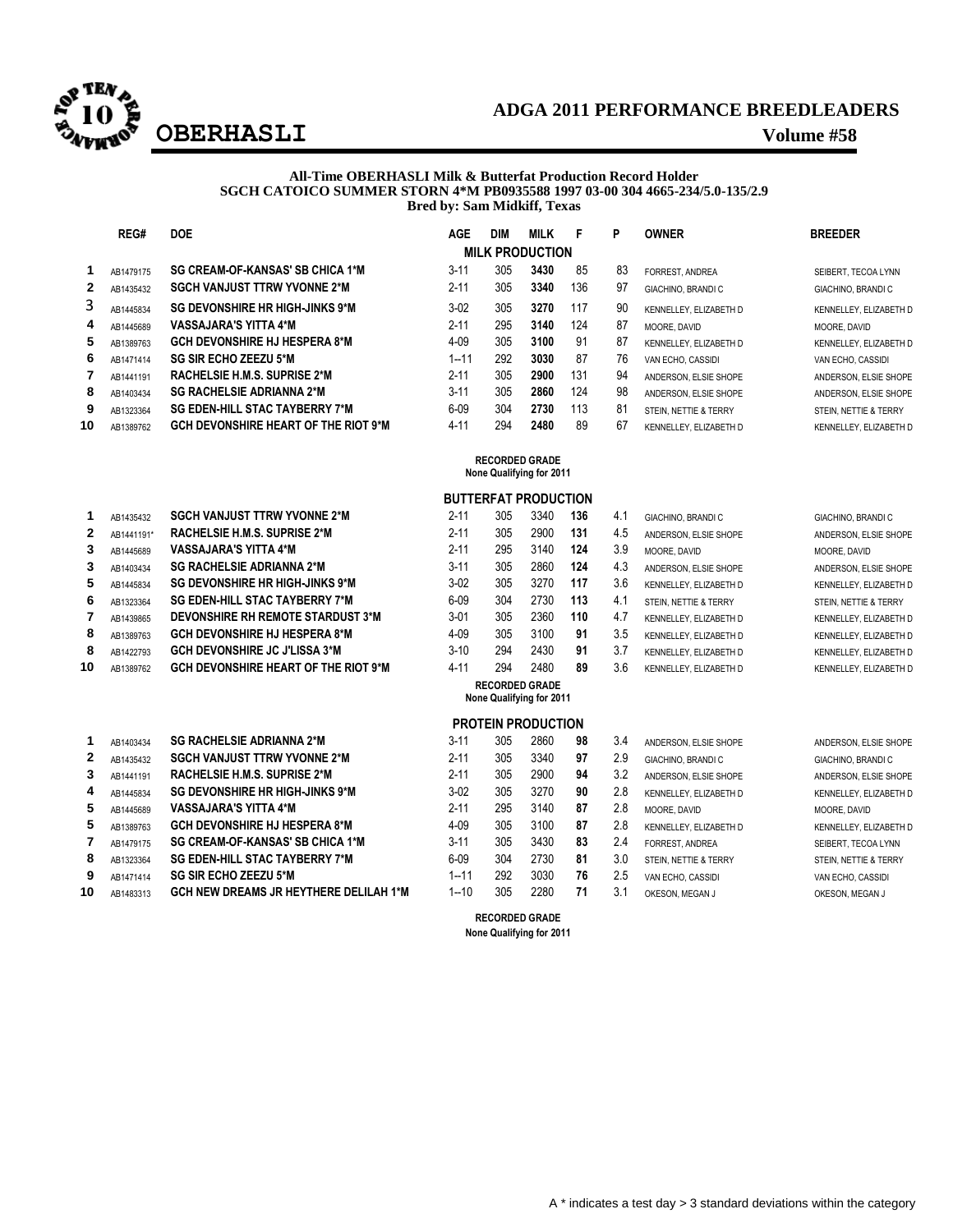

## **ADGA 2011 PERFORMANCE BREEDLEADERS**

#### **All-Time SAANEN Milk Production Record Holder JC-REED'S CLOVERHOOF HALEY 2\*M AS0894085 1997 04-00 305 6571-168/2.6-162/2.5 Bred by: John & Colleen Reed, Oregon**

#### **All-Time SAANEN Butterfat Production Record Holder GCH AJ'S-UDDER-DELIGHT KARLADA 6\*M AS1049165 2001 3-08 292 4540-246/5.4-120/2.6 Bred by: Andrea Green, Washington**

|                | REG#       | <b>DOE</b>                                 | <b>AGE</b> | <b>DIM</b> | <b>MILK</b>                 | F   | P   | <b>OWNER</b>                     | <b>BREEDER</b>                   |
|----------------|------------|--------------------------------------------|------------|------------|-----------------------------|-----|-----|----------------------------------|----------------------------------|
|                |            |                                            |            |            | <b>MILK PRODUCTION</b>      |     |     |                                  |                                  |
| 1              | AS1440547* | <b>SGCH LION'S GATE WMV AFGANISTAN 7*M</b> | $3 - 01$   | 305        | 6080                        | 255 | 193 | <b>GREEN, PAUL &amp; CHARITY</b> | <b>GREEN, PAUL &amp; CHARITY</b> |
| $\overline{2}$ | AS1405722  | SG DES-RUHIGESTELLE CYAN 4*M               | $4 - 01$   | 305        | 4760                        | 185 | 126 | LLOYD, SHANNAN                   | ACTON, MRS FERN L                |
| $\overline{2}$ | AS1419733  | <b>SGCH DES-RUHIGESTELLE RIAH 9*M</b>      | $3 - 10$   | 305        | 4760                        | 166 | 132 | ACTON, MRS FERN L                | ACTON, MRS FERN L                |
| 4              | AS1400559  | SG BUTTERMILK-ACRES DRE CLEO 2*M           | $4 - 00$   | 299        | 4530                        | 165 | 127 | WALKER, PATRICIA MARIE           | RATCLIFF, BRIAN & DEBRA          |
| 5              | AS1440548  | <b>SGCH LION'S GATE WMV HAZARA 7*M</b>     | $3 - 01$   | 294        | 4480                        | 165 | 143 | <b>GREEN, PAUL &amp; CHARITY</b> | GREEN, PAUL & CHARITY            |
| 6              | AS1486782  | <b>SG SHERRY'S HAGRID VERITA 10*M</b>      | $1 - 06$   | 305        | 4160                        | 132 | 118 | PANUSKA, SHERRY                  | PANUSKA, SHERRY                  |
| 7              | AS1369690  | <b>SGCH DES-RUHIGESTELLE ELENDE 9*M</b>    | $5 - 00$   | 305        | 4130                        | 127 | 113 | ACTON, MRS FERN L                | <b>ACTON, MRS FERN L</b>         |
| 8              | AS1450503  | <b>SG CAPRIKORN SNOW'S YASHODA 4*M</b>     | $2 - 09$   | 305        | 4120                        | 101 | 114 | <b>CAPRIKORN FARMS</b>           | <b>CAPRIKORN FARMS</b>           |
| 9              | AS1404646  | <b>SG DAUGHTER'S X ILEX 9*M</b>            | $3 - 11$   | 305        | 4110                        | 145 | 133 | <b>CAPRIKORN FARMS</b>           | <b>CAPRIKORN FARMS</b>           |
| 9              | AS1479387  | <b>WHEY-TO-GO TABBITINA 3*M</b>            | $1 - 11$   | 305        | 4110                        | 142 | 122 | O'CONNOR, RITA MAE               | O'CONNOR, RITA MAE               |
|                |            |                                            |            |            | <b>RECORDED GRADE</b>       |     |     |                                  |                                  |
| 1              | GS1431195  | <b>SGCH CAPRIKORN WEALTH XTORT 2*M</b>     | $3-09$     | 305        | 4670                        | 152 | 124 | <b>CAPRIKORN FARMS</b>           | <b>CAPRIKORN FARMS</b>           |
| $\overline{2}$ | GS1512085  | <b>CAPRIKORN ANOTHER UNKNOWN STAR 3*M</b>  | $1 - 00$   | 215        | 1840                        | 63  | 53  | <b>CAPRIKORN FARMS</b>           | <b>CAPRIKORN FARMS</b>           |
|                |            |                                            |            |            |                             |     |     |                                  |                                  |
|                |            |                                            |            |            | <b>BUTTERFAT PRODUCTION</b> |     |     |                                  |                                  |
| 1              | AS1440547  | <b>SGCH LION'S GATE WMV AFGANISTAN 7*M</b> | $3 - 01$   | 305        | 6080                        | 255 | 4.2 | <b>GREEN, PAUL &amp; CHARITY</b> | <b>GREEN, PAUL &amp; CHARITY</b> |
| $\overline{2}$ | AS1405722  | <b>SG DES-RUHIGESTELLE CYAN 4*M</b>        | $4 - 01$   | 305        | 4760                        | 185 | 3.9 | LLOYD, SHANNAN                   | <b>ACTON, MRS FERN L</b>         |
| 3              | AS1419733  | <b>SGCH DES-RUHIGESTELLE RIAH 9*M</b>      | $3 - 10$   | 305        | 4760                        | 166 | 3.5 | <b>ACTON, MRS FERN L</b>         | <b>ACTON. MRS FERN L</b>         |
| 4              | AS1400559  | <b>SG BUTTERMILK-ACRES DRE CLEO 2*M</b>    | $4 - 00$   | 299        | 4530                        | 165 | 3.6 | WALKER, PATRICIA MARIE           | RATCLIFF, BRIAN & DEBRA          |
| 4              | AS1440548  | <b>SGCH LION'S GATE WMV HAZARA 7*M</b>     | $3 - 01$   | 294        | 4480                        | 165 | 3.7 | <b>GREEN, PAUL &amp; CHARITY</b> | <b>GREEN, PAUL &amp; CHARITY</b> |
| 6              | AS1483878  | <b>GCH LION'S GATE ANNA BELLE 5*M</b>      | $2 - 01$   | 301        | 3260                        | 147 | 4.5 | <b>GREEN, PAUL &amp; CHARITY</b> | GREEN, PAUL & CHARITY            |
| $\overline{7}$ | AS1404646  | <b>SG DAUGHTER'S X ILEX 9*M</b>            | $3 - 11$   | 305        | 4110                        | 145 | 3.5 | <b>CAPRIKORN FARMS</b>           | BEAUCHEMIN, MISS CECILE          |
| 8              | AS1443148  | SGCH DES-RUHIGESTELLE ELENWE 10*M          | $2 - 10$   | 305        | 3810                        | 143 | 3.8 | ACTON, MRS FERN L                | ACTON, MRS FERN L                |
| 8              | AS1367004  | SGCH BUTTERMILK-ACRES DRE DARCY 1*M        | $5 - 01$   | 274        | 3750                        | 143 | 3.8 | WALKER, PATRICIA MARIE           | RATCLIFF, BRIAN & DEBRA          |
| 8              | AS1375918  | <b>SG CAPRIKORN RENOV WINNEMUCCA 4*M</b>   | $4 - 10$   | 305        | 3130                        | 143 | 4.6 | <b>CAPRIKORN FARMS</b>           | <b>CAPRIKORN FARMS</b>           |
|                |            |                                            |            |            | <b>RECORDED GRADE</b>       |     |     |                                  |                                  |
| 1              | GS1431195  | <b>SGCH CAPRIKORN WEALTH XTORT 2*M</b>     | $3-09$     | 305        | 4670                        | 152 | 3.3 | <b>CAPRIKORN FARMS</b>           | <b>CAPRIKORN FARMS</b>           |
| $\overline{2}$ | GS1512085  | <b>CAPRIKORN ANOTHER UNKNOWN STAR 3*M</b>  | $1 - 00$   | 215        | 1840                        | 63  | 3.4 | <b>CAPRIKORN FARMS</b>           | <b>CAPRIKORN FARMS</b>           |
|                |            |                                            |            |            | <b>PROTEIN PRODUCTION</b>   |     |     |                                  |                                  |
| 1              | AS1440547  | <b>SGCH LION'S GATE WMV AFGANISTAN 7*M</b> | $3 - 01$   | 305        | 6080                        | 193 | 3.2 | <b>GREEN, PAUL &amp; CHARITY</b> | <b>GREEN, PAUL &amp; CHARITY</b> |
| $\overline{2}$ | AS1440548  | <b>SGCH LION'S GATE WMV HAZARA 7*M</b>     | $3 - 01$   | 294        | 4480                        | 143 | 3.2 | <b>GREEN, PAUL &amp; CHARITY</b> | <b>GREEN, PAUL &amp; CHARITY</b> |
| 3              | AS1404646  | <b>SG DAUGHTER'S X ILEX 9*M</b>            | $3 - 11$   | 305        | 4110                        | 133 | 3.2 | <b>CAPRIKORN FARMS</b>           | BEAUCHEMIN, MISS CECILE          |
| 4              | AS1419733  | <b>SGCH DES-RUHIGESTELLE RIAH 9*M</b>      | $3 - 10$   | 305        | 4760                        | 132 | 2.8 | <b>ACTON, MRS FERN L</b>         | <b>ACTON. MRS FERN L</b>         |
| 5              | AS1400559  | <b>SG BUTTERMILK-ACRES DRE CLEO 2*M</b>    | $4 - 00$   | 299        | 4530                        | 127 | 2.8 | WALKER, PATRICIA MARIE           | RATCLIFF, BRIAN & DEBRA          |
| 6              | AS1405722  | <b>SG DES-RUHIGESTELLE CYAN 4*M</b>        | $4 - 01$   | 305        | 4760                        | 126 | 2.6 | LLOYD, SHANNAN                   | ACTON, MRS FERN L                |
| 7              | AS1479387  | <b>WHEY-TO-GO TABBITINA 3*M</b>            | $1 - 11$   | 305        | 4110                        | 122 | 3.0 | O'CONNOR, RITA MAE               | O'CONNOR, RITA MAE               |
| 8              | AS1486782  | <b>SG SHERRY'S HAGRID VERITA 10*M</b>      | $1 - 06$   | 305        | 4160                        | 118 | 2.8 | PANUSKA, SHERRY                  | PANUSKA, SHERRY                  |
| 9              | AS1440413  | <b>SG DES-RUHIGESTELLE ELESTRA 9*M</b>     | $2 - 11$   | 305        | 4060                        | 117 | 2.9 | ACTON, MRS FERN L                | ACTON, MRS FERN L                |
| 10             | AS1450503  | <b>SG CAPRIKORN SNOW'S YASHODA 4*M</b>     | $2 - 09$   | 305        | 4120                        | 114 | 2.8 | <b>CAPRIKORN FARMS</b>           | <b>CAPRIKORN FARMS</b>           |
|                |            |                                            |            |            | <b>RECORDED GRADE</b>       |     |     |                                  |                                  |
| 1              | GS1431195  | <b>SGCH CAPRIKORN WEALTH XTORT 2*M</b>     | $3 - 09$   | 305        | 4670                        | 124 | 2.7 | <b>CAPRIKORN FARMS</b>           | <b>CAPRIKORN FARMS</b>           |
| $\mathbf{2}$   | GS1512085  | <b>CAPRIKORN ANOTHER UNKNOWN STAR 3*M</b>  | $1 - 00$   | 215        | 1840                        | 53  | 2.9 | <b>CAPRIKORN FARMS</b>           | <b>CAPRIKORN FARMS</b>           |
|                |            |                                            |            |            |                             |     |     |                                  |                                  |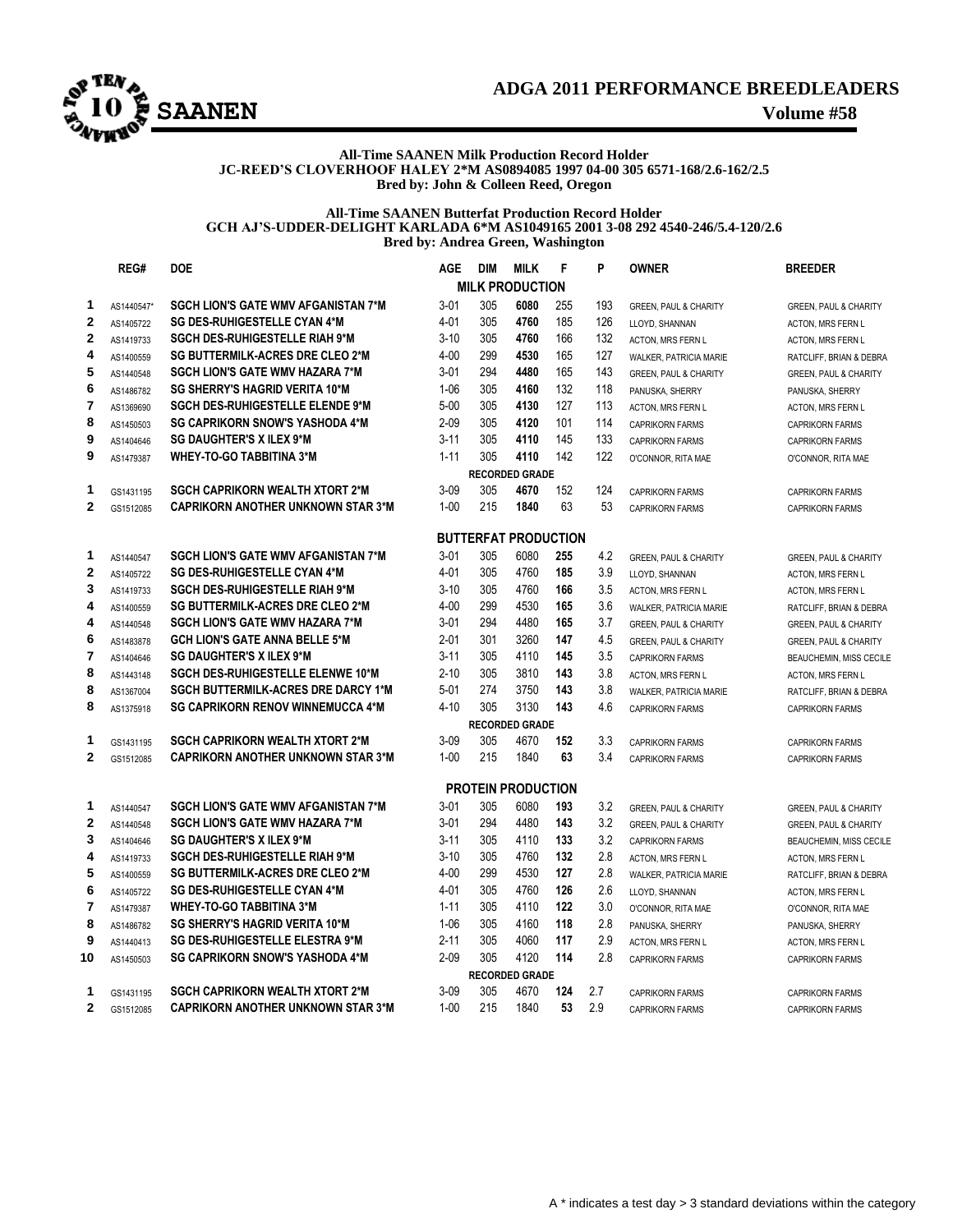

## **ADGA 2011 PERFORMANCE BREEDLEADERS**

#### **All-Time SABLE Milk & Butterfat Production Record Holder CAPRICORN-GENETICS CATHY 1\*M AC1253232 2005 02-11 305 4230-133/3.1-118/2.8 Bred by: Lorraine Kryle, New Mexico**

|                        | REG#                                              | <b>DOE</b>                                     | <b>AGE</b> | <b>DIM</b> | <b>MILK</b> | F   | P   | <b>OWNER</b>                    | <b>BREEDER</b>                  |  |  |  |
|------------------------|---------------------------------------------------|------------------------------------------------|------------|------------|-------------|-----|-----|---------------------------------|---------------------------------|--|--|--|
| <b>MILK PRODUCTION</b> |                                                   |                                                |            |            |             |     |     |                                 |                                 |  |  |  |
|                        | AC1367338                                         | <b>SGCH KLISSE'S AOGAR OREO 9*M</b>            | $5-01$     | 295        | 3320        | 124 | 104 | <b>FOSTER, KLISSE</b>           | FOSTER & FAMILY, BRUCE & KLISSE |  |  |  |
| 2                      | AC1449297                                         | KLISSE'S KOOH TIXIA BERRY 6*M                  | $3 - 00$   | 300        | 3200        | 95  | 85  | FOSTER. KLISSE                  | FOSTER & FAMILY, BRUCE & KLISSE |  |  |  |
| 3                      | AC1457685                                         | <b>SG TALACHE'S SOTO 7*M</b>                   | $3 - 11$   | 232        | 3090        | 95  | 78  | LLOYD, SHANNAN                  | LLOYD, SHANNAN                  |  |  |  |
| 4                      | AC1408398                                         | GCH KLISSE'S KOOH CHOCOLATECUPCAKE 9*M         | $3 - 10$   | 266        | 3060        | 104 | 88  | FOSTER. KLISSE                  | FOSTER & FAMILY, BRUCE & KLISSE |  |  |  |
| 5.                     | AC1439179                                         | <b>JOASH TE JAVABERRY 7*M</b>                  | $2 - 10$   | 300        | 2840        | 105 | 82  | HAUSMAN, ELSIE K                | HAUSMAN, ELSIE K                |  |  |  |
| 6                      | AC1456738                                         | <b>SGCH KLISSE'S NSNN CARILLON OF HOPE 7*M</b> | $2 - 08$   | 224        | 2810        | 96  | 78  | FOSTER & FAMILY, BRUCE & KLISSE | FOSTER & FAMILY, BRUCE & KLISSE |  |  |  |
|                        | AC1408391                                         | <b>KLISSE'S KSB LEEWAY OF HOPE 6*M</b>         | $3 - 11$   | 305        | 2790        | 105 | 75  | <b>FOSTER, ELSIE R</b>          | FOSTER & FAMILY, BRUCE & KLISSE |  |  |  |
| 8                      | AC1403447                                         | <b>KLISSE'S KENOH FASHION OF HOPE 3*M</b>      | $4 - 00$   | 268        | 2590        | 95  | 96  | FOSTER. KLISSE & GWEN JOHNSON   | FOSTER. KLISSE & GWEN JOHNSON   |  |  |  |
| 9                      | AC1372424                                         | <b>GCH KLISSE'S KPOH LARK 1*M</b>              | $4 - 11$   | 305        | 2570        | 109 | 78  | <b>FOSTER, CARY</b>             | FOSTER & FAMILY, BRUCE & KLISSE |  |  |  |
| 10                     | AC1492605                                         | <b>TALACHE'S SENECA 7*M</b>                    | $1 - 09$   | 293        | 2560        | 94  | 71  | LLOYD, SHANNAN                  | LLOYD, SHANNAN                  |  |  |  |
|                        |                                                   |                                                |            |            |             |     |     |                                 |                                 |  |  |  |
|                        | <b>RECORDED GRADE</b><br>Nana Oualifuing for 2011 |                                                |            |            |             |     |     |                                 |                                 |  |  |  |

## **None Qualifying for 2011**

|          | <b>BUTTERFAT PRODUCTION</b>                       |                                                                      |                      |            |                           |          |            |                                 |                                 |  |  |  |
|----------|---------------------------------------------------|----------------------------------------------------------------------|----------------------|------------|---------------------------|----------|------------|---------------------------------|---------------------------------|--|--|--|
| 1        | AC1367338                                         | <b>SGCH KLISSE'S AOGAR OREO 9*M</b>                                  | $5-01$               | 295        | 3320                      | 124      | 3.7        | <b>FOSTER, KLISSE</b>           | FOSTER & FAMILY, BRUCE & KLISSE |  |  |  |
| 2        | AC1372424                                         | <b>GCH KLISSE'S KPOH LARK 1*M</b>                                    | $4 - 11$             | 305        | 2570                      | 109      | 4.2        | <b>FOSTER, CARY</b>             | FOSTER & FAMILY, BRUCE & KLISSE |  |  |  |
| 3        | AC1439179                                         | <b>JOASH TE JAVABERRY 7*M</b>                                        | $2 - 10$             | 300        | 2840                      | 105      | 3.7        | HAUSMAN, ELSIE K                | HAUSMAN, ELSIE K                |  |  |  |
| 3        | AC1408391                                         | KLISSE'S KSB LEEWAY OF HOPE 6*M                                      | $3 - 11$             | 305        | 2790                      | 105      | 3.8        | <b>FOSTER, ELSIE R</b>          | FOSTER & FAMILY, BRUCE & KLISSE |  |  |  |
| 5        | AC1408398                                         | <b>GCH KLISSE'S KOOH CHOCOLATECUPCAKE 9*M</b>                        | $3 - 10$             | 266        | 3060                      | 104      | 3.4        | <b>FOSTER, KLISSE</b>           | FOSTER & FAMILY, BRUCE & KLISSE |  |  |  |
| 6        | AC1456738                                         | <b>SGCH KLISSE'S NSNN CARILLON OF HOPE 7*M</b>                       | $2 - 08$             | 224        | 2810                      | 96       | 3.4        | FOSTER & FAMILY, BRUCE & KLISSE | FOSTER & FAMILY, BRUCE & KLISSE |  |  |  |
| 7        | AC1449297                                         | <b>KLISSE'S KOOH TIXIA BERRY 6*M</b>                                 | $3 - 00$             | 300        | 3200                      | 95       | 3.0        | <b>FOSTER, KLISSE</b>           | FOSTER & FAMILY, BRUCE & KLISSE |  |  |  |
| 7        | AC1457685                                         | <b>SG TALACHE'S SOTO 7*M</b>                                         | $3 - 11$             | 232        | 3090                      | 95       | 3.1        | LLOYD, SHANNAN                  | LLOYD, SHANNAN                  |  |  |  |
| 7        | AC1403447                                         | <b>KLISSE'S KENOH FASHION OF HOPE 3*M</b>                            | $4 - 00$             | 268        | 2590                      | 95       | 3.7        | FOSTER. KLISSE & GWEN JOHNSON   | FOSTER. KLISSE & GWEN JOHNSON   |  |  |  |
| 10       | AC1492605                                         | <b>TALACHE'S SENECA 7*M</b>                                          | $1 - 09$             | 293        | 2560                      | 94       | 3.7        | LLOYD, SHANNAN                  | LLOYD, SHANNAN                  |  |  |  |
|          | <b>RECORDED GRADE</b><br>None Qualifying for 2011 |                                                                      |                      |            |                           |          |            |                                 |                                 |  |  |  |
|          |                                                   |                                                                      |                      |            |                           |          |            |                                 |                                 |  |  |  |
|          |                                                   |                                                                      |                      |            | <b>PROTEIN PRODUCTION</b> |          |            |                                 |                                 |  |  |  |
|          | AC1367338                                         | <b>SGCH KLISSE'S AOGAR OREO 9*M</b>                                  | $5 - 01$             | 295        | 3320                      | 104      | 3.1        | <b>FOSTER, KLISSE</b>           | FOSTER & FAMILY, BRUCE & KLISSE |  |  |  |
| 2        | AC1403447                                         | <b>KLISSE'S KENOH FASHION OF HOPE 3*M</b>                            | $4 - 00$             | 268        | 2590                      | 96       | 3.7        | FOSTER. KLISSE & GWEN JOHNSON   | FOSTER. KLISSE & GWEN JOHNSON   |  |  |  |
| 3        | AC1408398                                         | <b>GCH KLISSE'S KOOH CHOCOLATECUPCAKE 9*M</b>                        | $3 - 10$             | 266        | 3060                      | 88       | 2.0        | <b>FOSTER, KLISSE</b>           | FOSTER & FAMILY, BRUCE & KLISSE |  |  |  |
| 4        | AC1449297                                         | <b>KLISSE'S KOOH TIXIA BERRY 6*M</b>                                 | $3 - 00$             | 300        | 3200                      | 85       | 2.7        | <b>FOSTER, KLISSE</b>           | FOSTER & FAMILY, BRUCE & KLISSE |  |  |  |
| 5        | AC1439179                                         | <b>JOASH TE JAVABERRY 7*M</b>                                        | $2 - 10$             | 300        | 2840                      | 82       | 2.9        | HAUSMAN, ELSIE K                | HAUSMAN, ELSIE K                |  |  |  |
| 6        | AC1457685                                         | <b>SG TALACHE'S SOTO 7*M</b>                                         | $3 - 11$             | 232        | 3090                      | 78       | 2.5        | LLOYD, SHANNAN                  | LLOYD, SHANNAN                  |  |  |  |
| 6        | AC1456738                                         | <b>SGCH KLISSE'S NSNN CARILLON OF HOPE 7*M</b>                       | $2 - 08$             | 224        | 2810                      | 78       | 2.8        | FOSTER & FAMILY, BRUCE & KLISSE | FOSTER & FAMILY, BRUCE & KLISSE |  |  |  |
| 6        | AC1372424                                         | <b>GCH KLISSE'S KPOH LARK 1*M</b>                                    | $4 - 11$             | 305        | 2570                      | 78       | 3.0        | <b>FOSTER, CARY</b>             | FOSTER & FAMILY, BRUCE & KLISSE |  |  |  |
| 9        | AC1408391                                         | <b>KLISSE'S KSB LEEWAY OF HOPE 6*M</b>                               | $3 - 11$             | 305        | 2790                      | 75       | 2.7        | FOSTER, ELSIE R                 | FOSTER & FAMILY, BRUCE & KLISSE |  |  |  |
| 10<br>10 | AC1492605                                         | <b>TALACHE'S SENECA 7*M</b><br><b>KLISSE'S KLOH CHOCOLATETRUFFLE</b> | $1 - 09$<br>$1 - 09$ | 293<br>305 | 2560<br>2240              | 71<br>71 | 2.8<br>3.2 | LLOYD, SHANNAN                  | LLOYD, SHANNAN                  |  |  |  |

- AC1492605 **TALACHE'S SENECA 7\*M** 1--09 293 2560 **71** 2.8 LLOYD, SHANNAN LLOYD, SHANNAN
- PC1484692 **KLISSE'S KLOH CHOCOLATETRUFFLE** 1--09 305 2240 **71** 3.2 HAUSMAN, ELSIE K FOSTER & FAMILY, BRUCE & KLISSE

**RECORDED GRADE None Qualifying for 2011**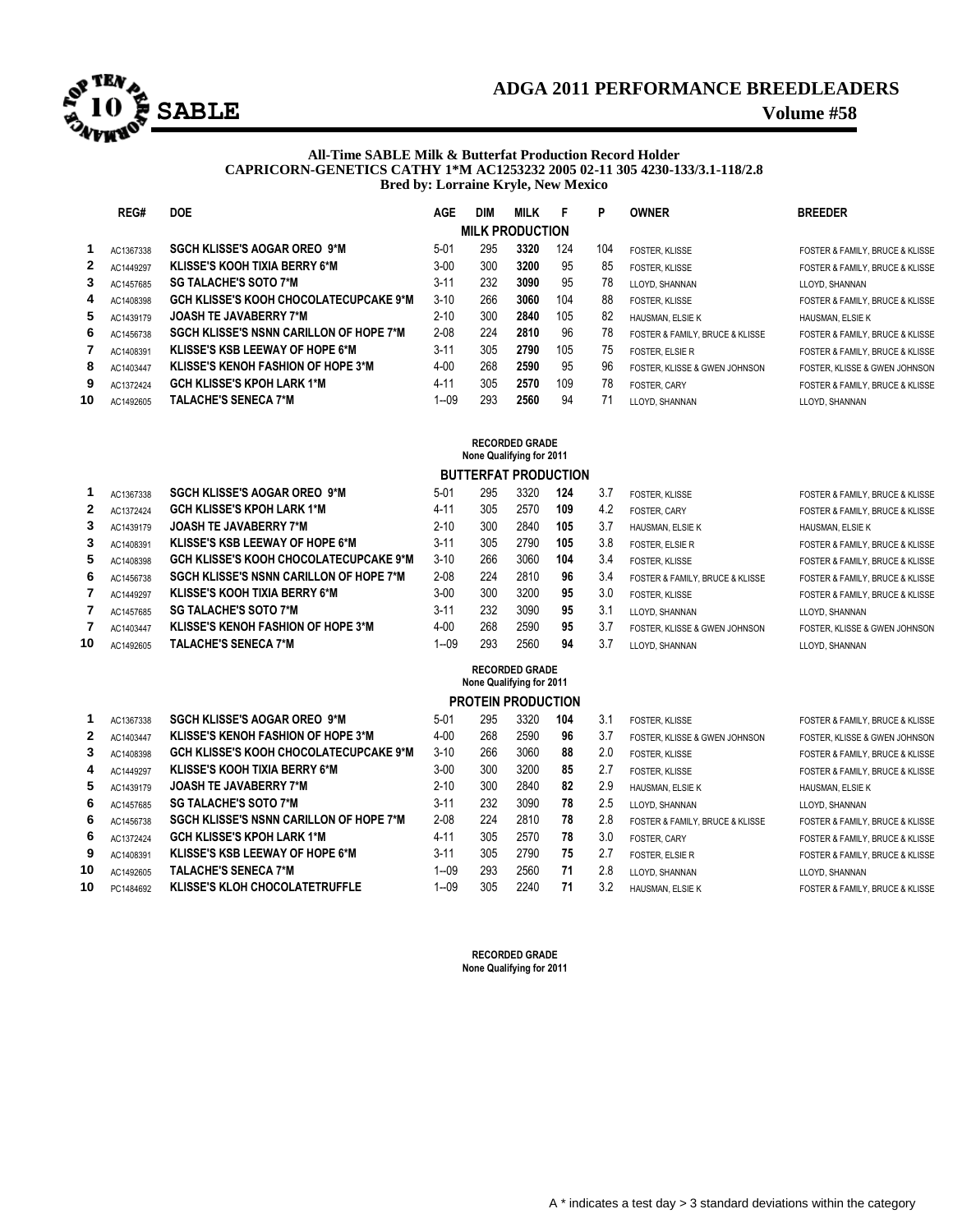# **ADGA 2011 PERFORMANCE BREED LEADERS**<br>**TOGGENBURG**<br>Volume #58

# **ADGA 2011 PERFORMANCE BREED LEADERS**

**All-Time TOGGENBURG Milk & Butterfat Production Record Holder & All-Time Breed Milk Production Record Holder SGCH WESTERN-ACRES ZEPHYR ROSEMARY 4\*M AT0926741 1997 03-01 305 7965-312/3.9-240/3.0 Bred by: Katrina Kay Western, Texas**

|                        | REG#       | <b>DOE</b>                               | <b>AGE</b> | <b>DIM</b> | <b>MILK</b>                 | F   | P   | <b>OWNER</b>                   | <b>BREEDER</b>                 |  |  |
|------------------------|------------|------------------------------------------|------------|------------|-----------------------------|-----|-----|--------------------------------|--------------------------------|--|--|
| <b>MILK PRODUCTION</b> |            |                                          |            |            |                             |     |     |                                |                                |  |  |
| 1                      | PT1421675  | SG WHISPERING*HOPE BM TAFFETA 3*M        | $3 - 11$   | 305        | 4270                        | 145 | 110 | BURGESS-NELSON, EVELINA EILEEN | BURGESS-NELSON, EVELINA EILEEN |  |  |
| $\overline{2}$         | AT1300087  | <b>GCH ROWE'S RAVEN SUSAN 3*M</b>        | $6 - 11$   | 305        | 3780                        | 97  | 91  | ROWE DVM, JOAN DEAN            | ROWE DVM, JOAN DEAN            |  |  |
| 3                      | AT1385125  | <b>WELBIAN-FARM'S SB SNOWLILY 1*M</b>    | $4 - 10$   | 301        | 3570                        | 133 | 87  | WALKER, PATRICIA MARIE         | PEARCE, GLEN & DONNA           |  |  |
| 4                      | PT1326920  | SG WHISPERING*HOPE D BROCADE 2*M         | $6 - 02$   | 305        | 3400                        | 109 | 98  | BURGESS-NELSON. EVELINA EILEEN | BURGESS-NELSON, EVELINA EILEEN |  |  |
| 5                      | AT1363941  | <b>SGCH ROWE'S FALCON RIA 8*M</b>        | $5 - 00$   | 305        | 3390                        | 98  | 82  | ROWE DVM, JOAN DEAN            | ROWE DVM, JOAN DEAN            |  |  |
| 6                      | AT1400733  | <b>SGCH ROWE'S ROBINHOOD FIESTA 8*M</b>  | 4-01       | 292        | 3340                        | 96  | 81  | ROWE DVM, JOAN DEAN            | ROWE DVM, JOAN DEAN            |  |  |
| 7                      | AT1473171  | <b>BAR XX RILEY LINDSAY 2*M</b>          | $2 - 00$   | 305        | 3240                        | 99  | 83  | CARDOZA, RENEE                 | CARDOZA, JOHN & LESLIE         |  |  |
| 8                      | AT1474238  | SG ADONAI AJRM JOPLIN 17*M               | $2 - 01$   | 280        | 3210                        | 102 | 84  | HAUSMAN, ROBERT A              | HAUSMAN, ROBERT A              |  |  |
| 9                      | AT1524027  | <b>BAR XX SHERLOCK HALEY 2*M</b>         | $1 - 11$   | 305        | 3080                        | 85  | 77  | CARDOZA, RENEE                 | CARDOZA, JOHN & LESLIE         |  |  |
| 10                     | AT1368035  | <b>GCH BAR XX MAXWELL RUBY 5*M</b>       | $4 - 11$   | 305        | 3050                        | 82  | 78  | CARDOZA, RENEE                 | CARDOZA, JOHN & LESLIE         |  |  |
|                        |            |                                          |            |            | <b>RECORDED GRADE</b>       |     |     |                                |                                |  |  |
| $\mathbf{1}$           | GT1424469  | <b>MA &amp; PA CRITTERS LUCY 2*M</b>     | $3 - 11$   | 225        | 1770                        | 58  | 46  | MATHER, RAMONA & DON           | MATHER, RAMONA & DON           |  |  |
|                        |            |                                          |            |            |                             |     |     |                                |                                |  |  |
|                        |            |                                          |            |            | <b>BUTTERFAT PRODUCTION</b> |     |     |                                |                                |  |  |
| 1                      | PT1421675  | <b>SG WHISPERING*HOPE BM TAFFETA 3*M</b> | $3 - 11$   | 305        | 4270                        | 145 | 3.4 | BURGESS-NELSON, EVELINA EILEEN | BURGESS-NELSON, EVELINA EILEEN |  |  |
| $\mathbf{2}$           | AT1385125  | <b>WELBIAN-FARM'S SB SNOWLILY 1*M</b>    | $4 - 10$   | 301        | 3570                        | 133 | 3.7 | WALKER, PATRICIA MARIE         | PEARCE, GLEN & DONNA           |  |  |
| 3                      | PT1523425* | <b>MIDWEST-MEADOWS ZEA MAYS II 7*M</b>   | $1 - 07$   | 305        | 2660                        | 113 | 4.2 | HOSTETLER, MARK & GWEN         | JONES, MRS HOWARD L            |  |  |
| 4                      | PT1449166  | <b>SG ROBLA'S HP LAINY 11*M</b>          | $2 - 10$   | 305        | 2830                        | 110 | 3.9 | BURGESS-GOODRIDGE, MARILYN     | BURGESS-GOODRIDGE, MARILYN     |  |  |
| 5                      | PT1326920  | <b>SG WHISPERING*HOPE D BROCADE 2*M</b>  | $6 - 02$   | 305        | 3400                        | 109 | 3.2 | BURGESS-NELSON, EVELINA EILEEN | BURGESS-NELSON, EVELINA EILEEN |  |  |
| 6                      | AT1474238  | <b>SG ADONAI AJRM JOPLIN 17*M</b>        | $2 - 01$   | 280        | 3210                        | 102 | 3.2 | HAUSMAN, ROBERT A              | HAUSMAN, ROBERT A              |  |  |
| 7                      | AT1473171  | <b>BAR XX RILEY LINDSAY 2*M</b>          | $2 - 00$   | 305        | 3240                        | 99  | 3.1 | CARDOZA, RENEE                 | CARDOZA, JOHN & LESLIE         |  |  |
| 8                      | AT1363941  | <b>SGCH ROWE'S FALCON RIA 8*M</b>        | $5 - 00$   | 305        | 3390                        | 98  | 2.9 | ROWE DVM, JOAN DEAN            | ROWE DVM, JOAN DEAN            |  |  |
| 9                      | AT1300087  | <b>GCH ROWE'S RAVEN SUSAN 3*M</b>        | $6 - 11$   | 305        | 3780                        | 97  | 2.6 | ROWE DVM, JOAN DEAN            | ROWE DVM, JOAN DEAN            |  |  |
| 10                     | AT1400733  | <b>SGCH ROWE'S ROBINHOOD FIESTA 8*M</b>  | $4 - 01$   | 292        | 3340                        | 96  | 2.9 | ROWE DVM, JOAN DEAN            | ROWE DVM, JOAN DEAN            |  |  |
|                        |            |                                          |            |            | <b>RECORDED GRADE</b>       |     |     |                                |                                |  |  |
| 1                      | GT1424469  | <b>MA &amp; PA CRITTERS LUCY 2*M</b>     | $3 - 11$   | 225        | 1770                        | 58  | 3.3 | MATHER, RAMONA & DON           | MATHER, RAMONA & DON           |  |  |
|                        |            |                                          |            |            |                             |     |     |                                |                                |  |  |
|                        |            |                                          |            |            | <b>PROTEIN PRODUCTION</b>   |     |     |                                |                                |  |  |
| 1                      | PT1421675  | SG WHISPERING*HOPE BM TAFFETA 3*M        | $3 - 11$   | 305        | 4270                        | 110 | 2.6 | BURGESS-NELSON, EVELINA EILEEN | BURGESS-NELSON, EVELINA EILEEN |  |  |
| $\mathbf 2$            | PT1326920  | SG WHISPERING*HOPE D BROCADE 2*M         | $6 - 02$   | 305        | 3400                        | 98  | 2.9 | BURGESS-NELSON, EVELINA EILEEN | BURGESS-NELSON, EVELINA EILEEN |  |  |
| 3                      | AT1300087  | <b>GCH ROWE'S RAVEN SUSAN 3*M</b>        | $6 - 11$   | 305        | 3780                        | 91  | 2.4 | ROWE DVM, JOAN DEAN            | ROWE DVM, JOAN DEAN            |  |  |
| 4                      | PT1449166  | <b>SG ROBLA'S HP LAINY 11*M</b>          | $2 - 10$   | 305        | 2830                        | 89  | 3.1 | BURGESS-GOODRIDGE, MARILYN     | BURGESS-GOODRIDGE, MARILYN     |  |  |
| 5                      | AT1385125  | <b>WELBIAN-FARM'S SB SNOWLILY 1*M</b>    | $4 - 10$   | 301        | 3570                        | 87  | 2.4 | WALKER, PATRICIA MARIE         | PEARCE, GLEN & DONNA           |  |  |
| 6                      | PT1334061  | <b>TABBI'S NS LADY VICTORIA 1*M</b>      | $5 - 10$   | 302        | 2880                        | 84  | 2.9 | WALKER, PATRICIA MARIE         | LOVELL, TABITHA D              |  |  |
| 6                      | AT1474238  | <b>SG ADONAI AJRM JOPLIN 17*M</b>        | $2 - 01$   | 280        | 3210                        | 84  | 2.6 | HAUSMAN, ROBERT A              | HAUSMAN, ROBERT A              |  |  |
| 8                      | AT1473171  | <b>BAR XX RILEY LINDSAY 2*M</b>          | $2 - 00$   | 305        | 3240                        | 83  | 2.6 | CARDOZA, RENEE                 | CARDOZA, JOHN & LESLIE         |  |  |
| 9                      | PT1493766  | <b>HURICANE-PM LRJ GENEVERE 4*M</b>      | $1 - 11$   | 305        | 2820                        | 82  | 2.9 | <b>WALKER, PATRICIA MARIE</b>  | WALKER, PATRICIA MARIE         |  |  |
| 9                      | AT1363941  | <b>SGCH ROWE'S FALCON RIA 8*M</b>        | $5 - 00$   | 305        | 3390                        | 82  | 2.4 | ROWE DVM, JOAN DEAN            | ROWE DVM, JOAN DEAN            |  |  |
|                        |            |                                          |            |            |                             |     |     |                                |                                |  |  |

 **RECORDED GRADE None Qualifying for 2011** 

A \* indicates a test day > 3 standard deviations within the category